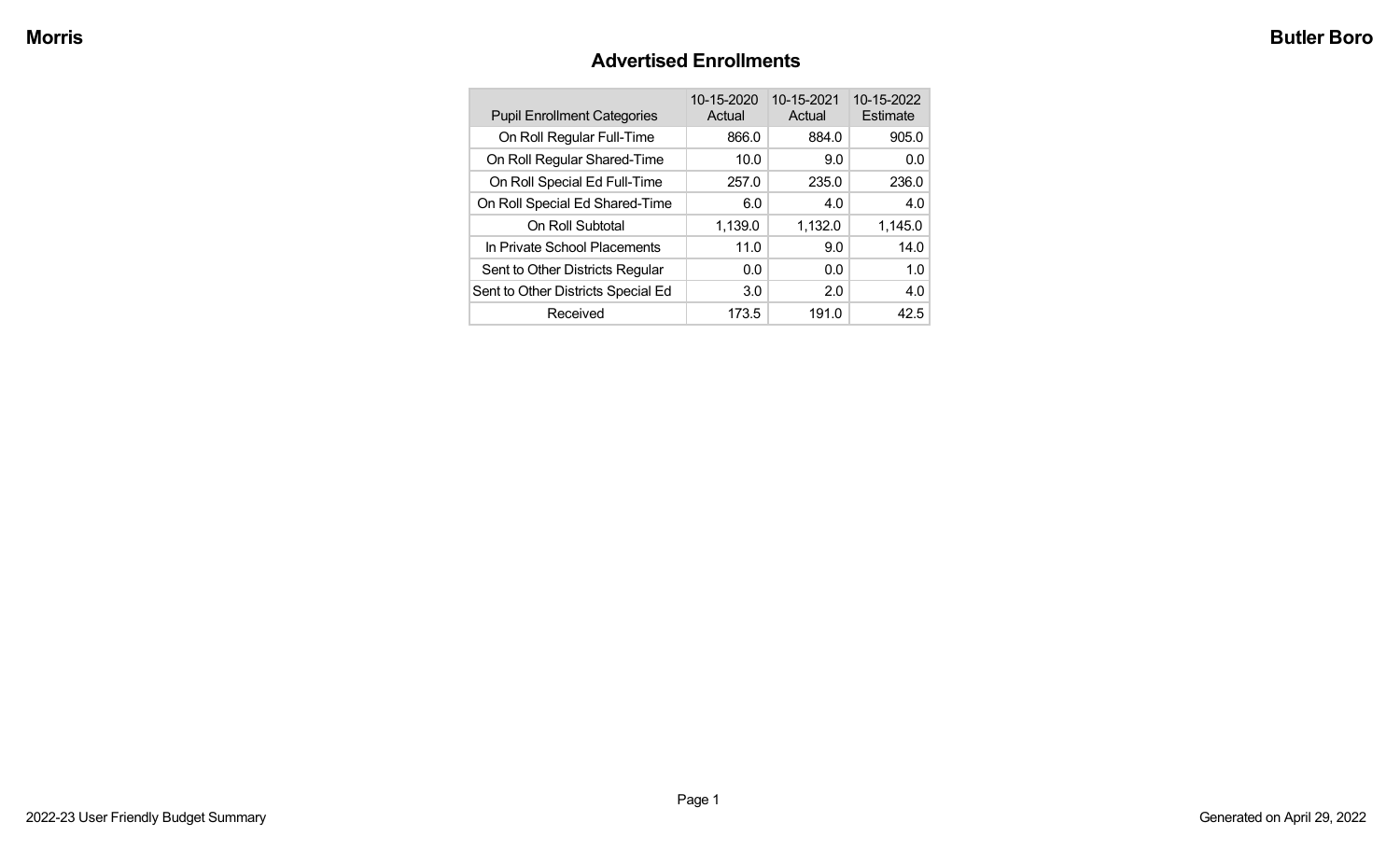#### **Advertised Revenues**

| <b>Budget Category</b>                            | Description                                                | Account      | 2020-21<br>Actual | 2021-22<br>Revised    | 2022-23<br>Proposed |
|---------------------------------------------------|------------------------------------------------------------|--------------|-------------------|-----------------------|---------------------|
|                                                   | Local Tax Levy                                             | 10-1210      | 17,750,480        | 18,105,486            | 18,467,596          |
|                                                   | <b>Total Tuition</b>                                       | 10-1300      | 4,524,466         | 4,308,919             | 4,284,000           |
|                                                   | Transportation Fees from Other Local Education Authorities | 10-1420-1440 | 0                 | 126,966               | 0                   |
| <b>General Fund Revenues from Local Sources</b>   | <b>Rents and Royalties</b>                                 | 10-1910      | 46,000            | 46,000                | $\mathbf 0$         |
|                                                   | <b>Unrestricted Miscellaneous Revenues</b>                 | 10-1XXX      | $\Omega$          | 48,627                | 50,000              |
|                                                   | Interest Earned on Capital Reserve Funds                   | 10-1XXX      | 2,744             | 1,000                 | 1,000               |
|                                                   | Other Restricted Miscellaneous Revenues                    | 10-1XXX      | 136,394           | 30,000                | 20,000              |
|                                                   | <b>Total Revenues from Local Sources</b>                   |              | 22,460,084        | 22,666,998            | 22,822,596          |
|                                                   | School Choice Aid                                          | 10-3116      | 13,652            | 13,592                | 14,045              |
|                                                   | <b>Categorical Transportation Aid</b>                      | 10-3121      | 230,528           | 215,738               | 215,738             |
|                                                   | <b>Extraordinary Aid</b>                                   | 10-3131      | 320,246           | 209,061               | 225,000             |
| <b>General Fund Revenues from State Sources</b>   | Categorical Special Education Aid                          | 10-3132      | 583,508           | 583,508               | 853,212             |
|                                                   | <b>Equalization Aid</b>                                    | 10-3176      | 1,348,928         | 1,319,963             | 1,525,936           |
|                                                   | <b>Categorical Security Aid</b>                            | 10-3177      | 39,010            | 39,010                | 39,010              |
|                                                   | Other State Aids                                           | 10-3XXX      | $\Omega$          | 28,928                | $\Omega$            |
|                                                   | <b>Total Revenues from State Sources</b>                   |              | 2,535,872         | 2,409,800             | 2,872,941           |
|                                                   | Medicaid Reimbursement                                     | 10-4200      | 69,919            | 52,229                | 50,365              |
| <b>General Fund Revenues from Federal Sources</b> | Other Federal Grant Revenue-Passed Through State           | 10-42XX      | $\Omega$          | 67,565                | $\Omega$            |
|                                                   | <b>Total Revenues from Federal Sources</b>                 |              | 69,919            | 119,794               | 50,365              |
|                                                   | <b>Budgeted Fund Balance-Operating Budget</b>              | 10-303       | $\mathbf{0}$      | 1,681,248             | 2,881,671           |
|                                                   | Withdrawal from Capital Reserve for Local Share            | 10-307       | $\mathbf{0}$      | 1,565,000             | 1,089,614           |
| <b>General Fund Revenues from Other Sources</b>   | Withdrawal from Maintenance Reserve                        | 10-310       | $\Omega$          | 150,000               | $\mathbf 0$         |
|                                                   | <b>Transfers from Other Funds</b>                          | 10-5200      | 12,581            | O                     | 0                   |
|                                                   | <b>Adjustment for Prior Year Encumbrances</b>              |              | $\Omega$          | 246,891               | $\mathbf 0$         |
|                                                   | Actual Revenues (Over)/Under Expenditures                  |              | $-2,513,418$      | $\Omega$              | $\mathbf 0$         |
| <b>General Fund Revenues</b>                      | <b>Total Operating Budget</b>                              |              |                   | 22,565,038 28,839,731 | 29,717,187          |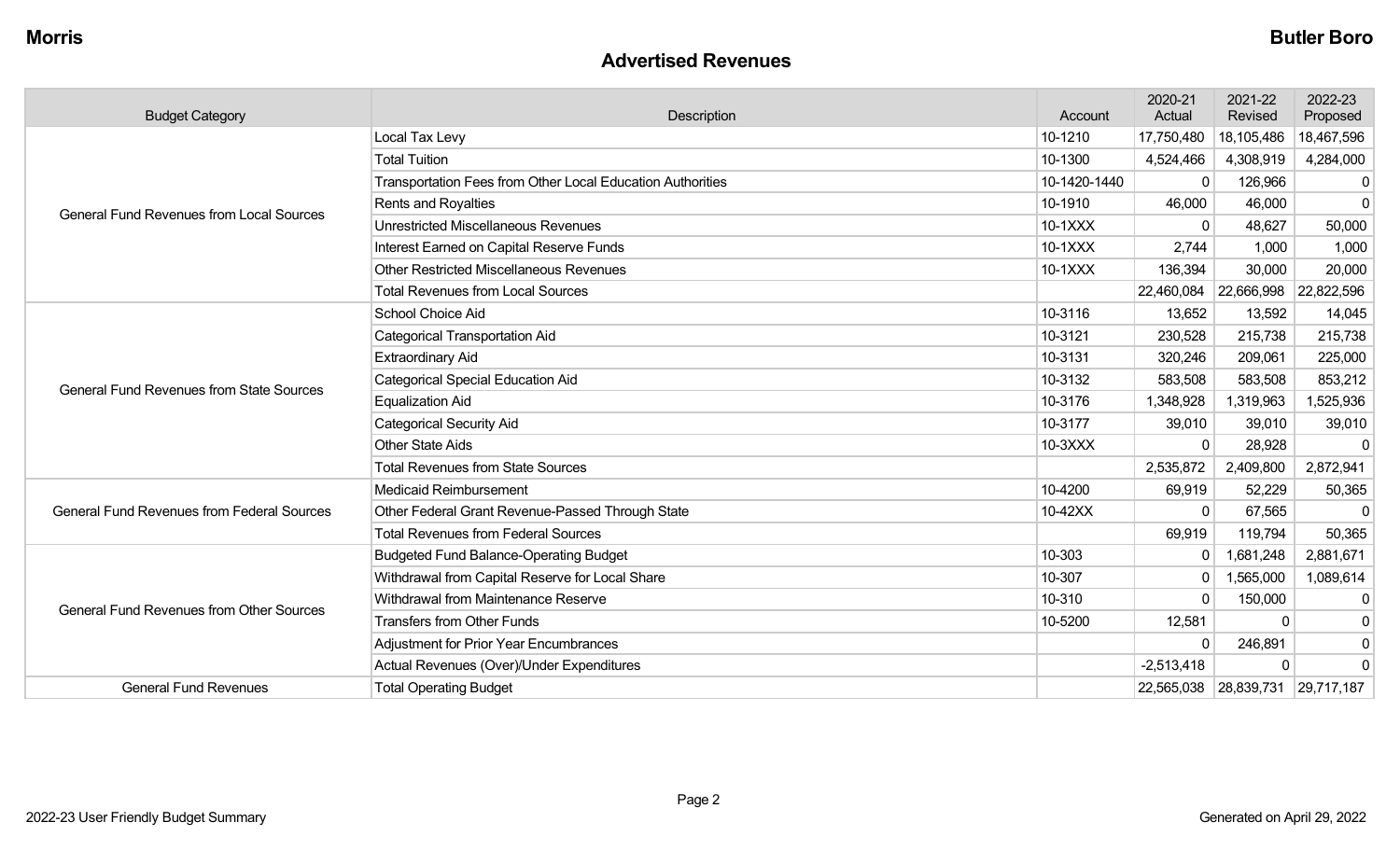#### **Advertised Revenues**

| <b>Budget Category</b>                                | Description                                                                                             | Account      | 2020-21<br>Actual | 2021-22<br>Revised | 2022-23<br>Proposed |
|-------------------------------------------------------|---------------------------------------------------------------------------------------------------------|--------------|-------------------|--------------------|---------------------|
|                                                       | <b>Student Activity Fund Revenue</b>                                                                    | 20-1760      | 94,284            | 0                  | $\overline{0}$      |
| Special Revenue Fund Revenues from Local Sources      | Scholarship Fund Revenue                                                                                | 20-1770      | 30,172            | $\Omega$           | $\mathbf 0$         |
|                                                       | <b>Other Revenue from Local Sources</b>                                                                 | 20-1XXX      | 39,904            | 12,929             | 1,500               |
|                                                       | <b>Total Revenues from Local Sources</b>                                                                | 20-1XXX      | 164,360           | 12,929             | 1,500               |
|                                                       | Title I                                                                                                 | 20-4411-4416 | 87,318            | 85,190             | 85,190              |
|                                                       | Title II                                                                                                | 20-4451-4455 | 18,719            | 16,710             | 16,710              |
|                                                       | Title III                                                                                               | 20-4491-4494 | 16,566            | 14,917             | 14,917              |
|                                                       | Title IV                                                                                                | 20-4471-4474 | 13,287            | 10,000             | 10,000              |
|                                                       | <b>ARP-IDEA Preschool</b>                                                                               | 20-4409      | $\mathbf{0}$      | 4,480              | 0                   |
|                                                       | <b>ARP-IDEA Basic</b>                                                                                   | 20-4419      | $\Omega$          | 52,592             | $\mathbf 0$         |
|                                                       | <b>IDEA Part B (Handicapped)</b>                                                                        | 20-4420-4429 | 291,768           | 279,067            | 279,067             |
|                                                       | ARP-ESSER Subgrant-Accelerated Learning Coaching and Educator Support Grant                             | 20-4541      | $\mathbf 0$       | $\mathbf{0}$       | 88,341              |
| Special Revenue Fund Revenues from Federal<br>Sources | ARP-ESSER Subgrant-Evidence-Based Summer Learning and Enrichment Activities Grant                       | 20-4542      | $\mathbf 0$       | $\mathbf 0$        | 40,000              |
|                                                       | ARP-ESSER Subgrant-Evidence-Based Comprehensive Beyond the School Day Activities Grant                  | 20-4543      | $\Omega$          | $\Omega$           | 40,000              |
|                                                       | ARP-ESSER Subgrant-New Jersey Tiered System of Supports (NJTSS) Mental Health Support Staffing<br>Grant | 20-4544      | $\Omega$          | $\Omega$           | 45,000              |
|                                                       | <b>ARP-ESSER</b>                                                                                        | 20-4540      | $\Omega$          | $\Omega$           | 643,176             |
|                                                       | <b>CARES Act Education Stabilization Fund</b>                                                           | 20-4530      | 73,800            | $\mathbf 0$        | $\overline{0}$      |
|                                                       | <b>CARES-Digital Divide Grant</b>                                                                       | 20-4531      | 82,981            | $\Omega$           | $\mathbf{0}$        |
|                                                       | Coronavirus Relief Fund (CRF)                                                                           | 20-4532      | 54,194            | $\mathbf{0}$       | $\mathbf 0$         |
|                                                       | <b>CRRSA Act-Mental Health Grant</b>                                                                    | 20-4536      | $\Omega$          | $\Omega$           | 21,750              |
|                                                       | <b>Total Revenues from Federal Sources</b>                                                              |              | 638,633           | 462,956            | 1,284,151           |
| Special Revenue Fund Revenues                         | <b>Total Grants and Entitlements</b>                                                                    |              | 808,325           | 475,885            | 1,285,651           |
| Debt Service Fund Revenues from Local Sources         | Local Tax Levy                                                                                          | 40-1210      | 563,465           | 552,065            | 540,260             |
|                                                       | <b>Total Revenues from Local Sources</b>                                                                |              | 563,465           | 552,065            | 540,260             |
| Debt Service Fund Revenues from State Sources         | Debt Service Aid Type II                                                                                | 40-3160      | 67,079            | 67,079             | 66,815              |
| Debt Service Fund Revenues from Other Sources         | <b>Total Local Repayment of Debt</b>                                                                    |              | 630,544           | 619,144            | 607,075             |
| Debt Service Fund Revenues                            | <b>Total Repayment of Debt</b>                                                                          |              | 630,544           | 619,144            | 607,075             |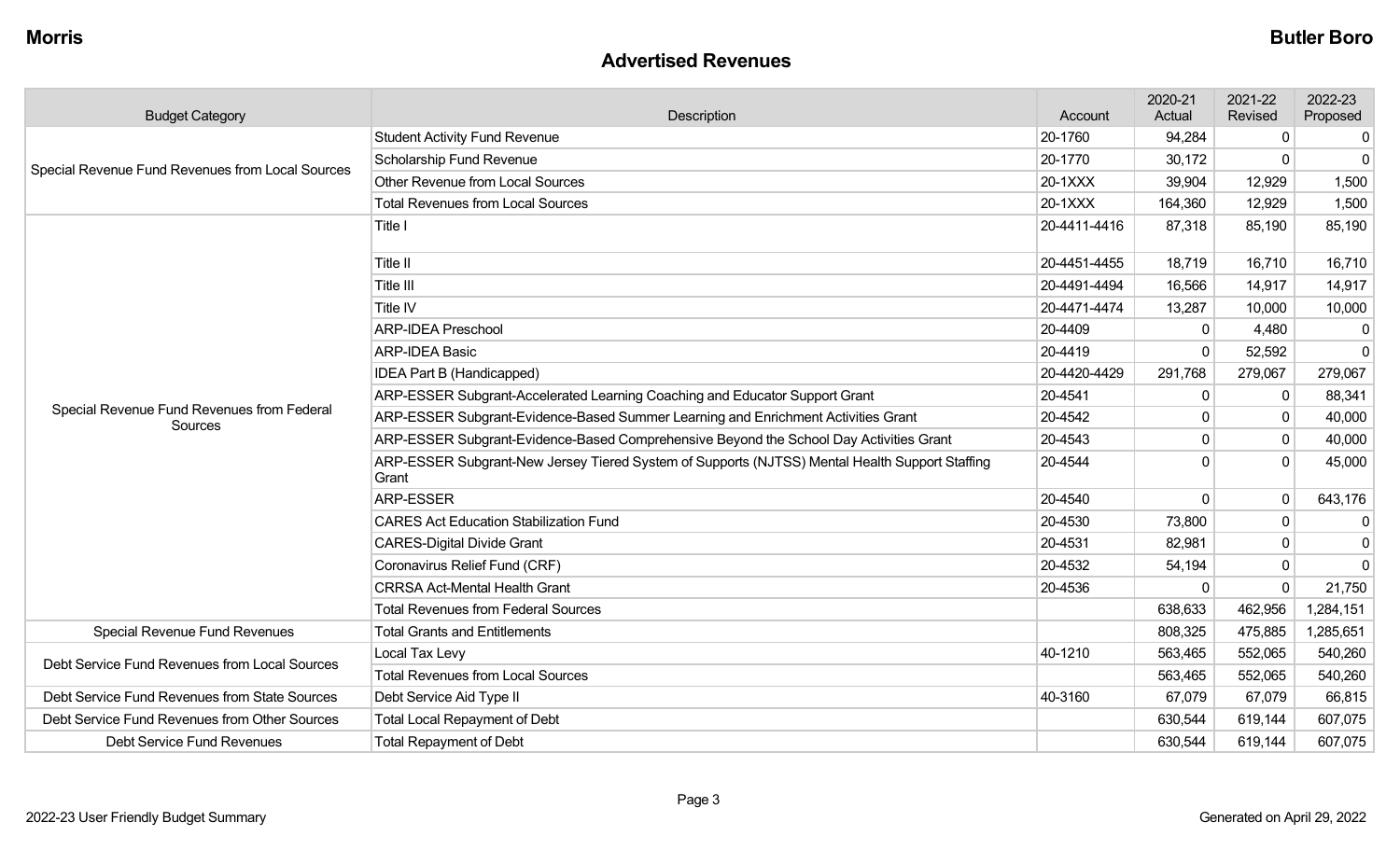#### **Advertised Revenues**

| <b>Budget Category</b>    | Description                             | Account | 2020-21<br>Actual | 2021-22<br>Revised               | 2022-23<br>Proposed |
|---------------------------|-----------------------------------------|---------|-------------------|----------------------------------|---------------------|
| All Fund Revenues         | Total Revenues/Sources                  |         |                   | 24,003,907 29,934,760 31,609,913 |                     |
| Revenues Net of Transfers | Total Revenues/Sources Net of Transfers |         |                   | 24,003,907 29,934,760 31,609,913 |                     |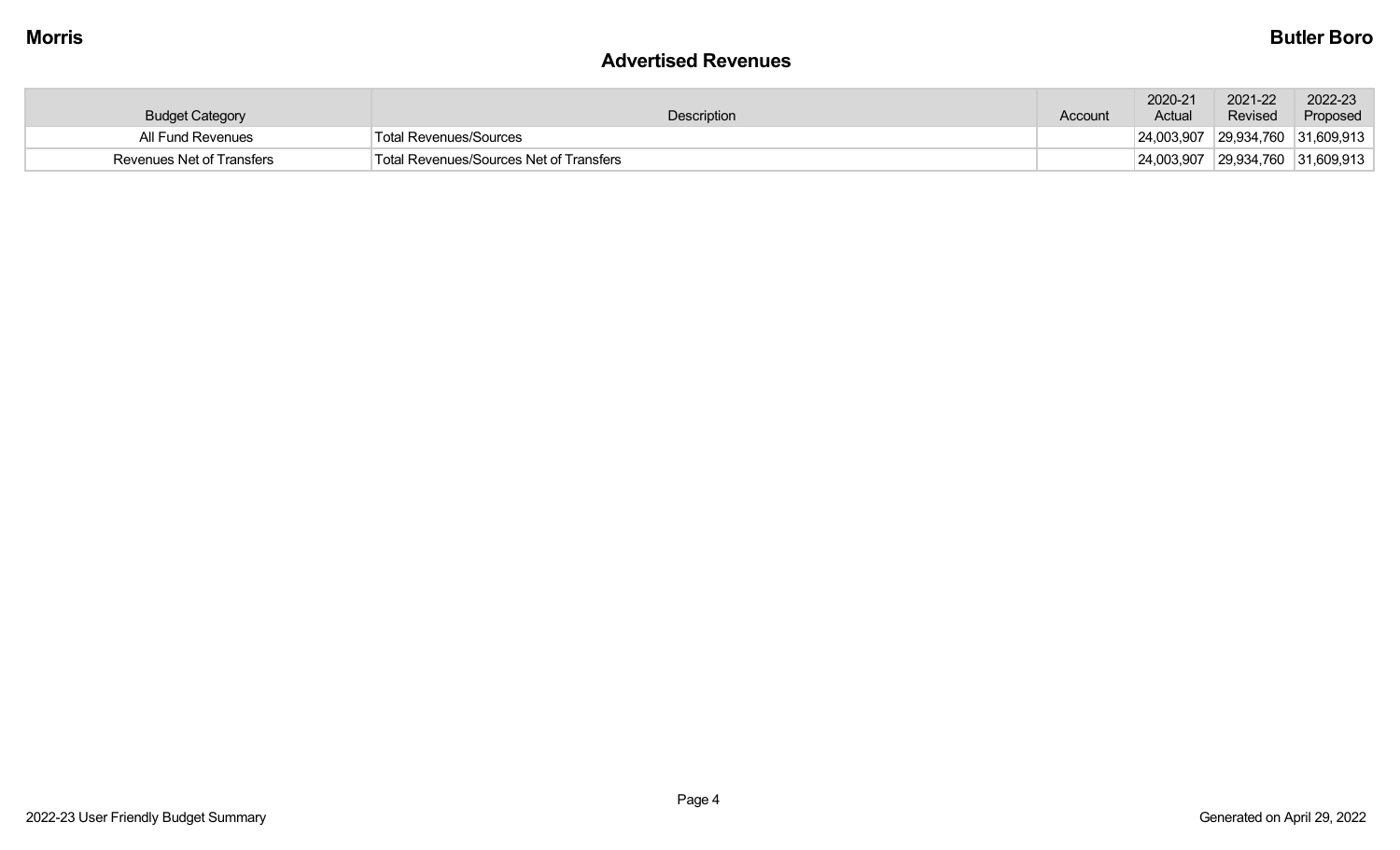# **Advertised Appropriations**

| <b>Budget Category</b>                             | <b>Description</b>                                                                 | Account        | 2020-21<br>Actual | 2021-22<br>Revised               | 2022-23<br>Proposed |
|----------------------------------------------------|------------------------------------------------------------------------------------|----------------|-------------------|----------------------------------|---------------------|
|                                                    | Regular Programs-Instruction                                                       | 11-1XX-100-XXX | 6,247,982         | 7,004,321                        | 7,436,393           |
|                                                    | <b>Special Education-Instruction</b>                                               | 11-2XX-100-XXX | 1,926,411         | 2,304,589                        | 2,434,679           |
|                                                    | <b>Basic Skills/Remedial-Instruction</b>                                           | 11-230-100-XXX | 150,887           | 140,470                          | 134,163             |
| General Fund Current Expenses for Instruction      | <b>Bilingual Education-Instruction</b>                                             | 11-240-100-XXX | 100,419           | 182,790                          | 95,721              |
|                                                    | School-Sponsored Cocurricular or Extracurricular Activities-Instruction            | 11-401-100-XXX | 62,122            | 89,726                           | 92,424              |
|                                                    | School-Sponsored Athletics-Instruction                                             | 11-402-100-XXX | 397,512           | 443,292                          | 452,474             |
|                                                    | Summer School                                                                      | 11-422-XXX-XXX | 65,661            | 114,509                          | 116,503             |
|                                                    | Undistributed Expenditures-Instruction (Tuition)                                   | 11-000-100-XXX | 1,339,092         | 1,950,649                        | 1,806,737           |
|                                                    | Undistributed Expenditures-Attendance and Social Work                              | 11-000-211-XXX | 23,708            | 25,530                           | 26,494              |
|                                                    | Undistributed Expenditures-Health Services                                         | 11-000-213-XXX | 268,913           | 317,091                          | 324,582             |
|                                                    | Undistributed Expenditures-Speech, OT, PT and Related Services                     | 11-000-216-XXX | 545,394           | 557,530                          | 570,260             |
|                                                    | Undistributed Expenditures-Other Support Services, Students-Extraordinary Services | 11-000-217-XXX | 407,607           | 545,494                          | 554,791             |
|                                                    | Undistributed Expenditures-Guidance                                                | 11-000-218-XXX | 781,559           | 797,743                          | 802,729             |
|                                                    | Undistributed Expenditures-Child Study Teams                                       | 11-000-219-XXX | 487,206           | 502,967                          | 420,994             |
|                                                    | Undistributed Expenditures-Improvement of Instruction Services                     | 11-000-221-XXX | 429,685           | 367,272                          | 320,907             |
| General Fund Current Expenses for Support Services | Undistributed Expenditures-Education Media Services/Library                        | 11-000-222-XXX | 95,190            | 182,112                          | 220,563             |
|                                                    | Undistributed Expenditures-Instructional Staff Training Services                   | 11-000-223-XXX | 88,037            | 115,321                          | 116,501             |
|                                                    | Undistributed Expenditures-Support Services-General Administration                 | 11-000-230-XXX | 510,989           | 581,723                          | 600,644             |
|                                                    | Undistributed Expenditures-Support Services-School Administration                  | 11-000-240-XXX | 951,756           | 983,524                          | 1,001,301           |
|                                                    | Undistributed Expenditures-Central Services                                        | 11-000-251-XXX | 344,539           | 375,442                          | 394,368             |
|                                                    | Undistributed Expenditures-Administrative InformationTechnology                    | 11-000-252-XXX | 245,793           | 296,063                          | 262,143             |
|                                                    | Undistributed Expenditures-Operation and Maintenance of Plant Services             | 11-000-26X-XXX | 2,085,295         | 2,805,560                        | 2,615,881           |
|                                                    | Undistributed Expenditures-Student Transportation Services                         | 11-000-270-XXX | 780,225           | 1,501,854                        | 1,628,350           |
|                                                    | Personal Services-Employee Benefits                                                | 11-XXX-XXX-2XX | 3,635,274         | 4,517,696                        | 4,675,797           |
|                                                    | <b>Total Undistributed Expenditures</b>                                            |                | 13,020,262        | 16,423,571                       | 16,343,042          |
| <b>General Fund Current Expenses</b>               | <b>Total General Current Expense</b>                                               |                |                   | 21,971,256 26,703,268 27,105,399 |                     |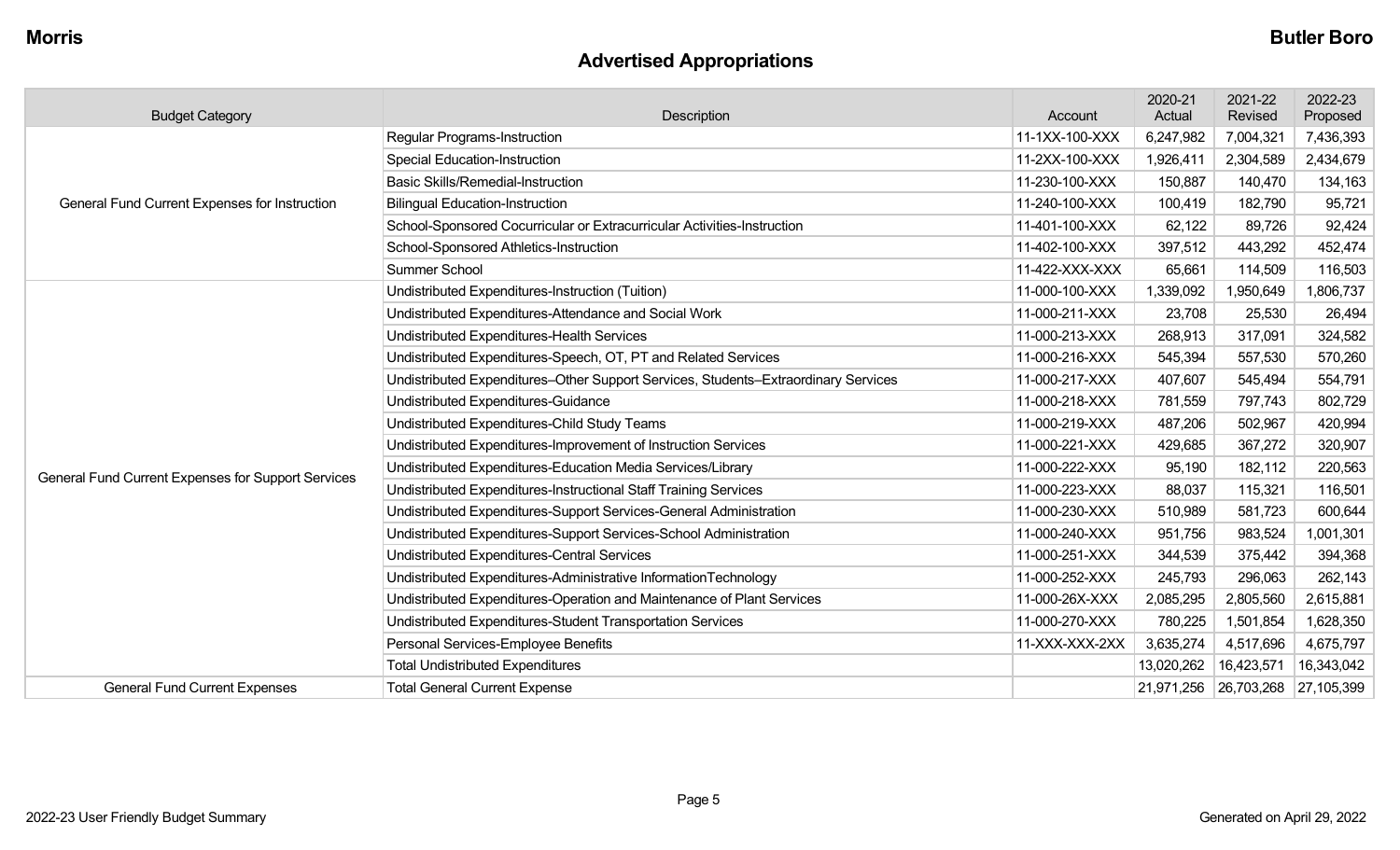# **Advertised Appropriations**

| <b>Budget Category</b>                                       | <b>Description</b><br>Account                                                                                  |                | 2020-21<br>Actual | 2021-22<br>Revised    | 2022-23<br>Proposed |
|--------------------------------------------------------------|----------------------------------------------------------------------------------------------------------------|----------------|-------------------|-----------------------|---------------------|
|                                                              | Equipment                                                                                                      | 12-XXX-XXX-730 | 56,018            | 481,135               | 245,399             |
|                                                              | <b>Facilities Acquisition and Construction Services</b>                                                        | 12-000-400-XXX | 27,599            | 1,593,740             | 2,298,884           |
| <b>Capital Outlay</b>                                        | Capital Reserve-Transfer to Capital Projects                                                                   | 12-000-400-931 | 452,492           |                       | $\Omega$            |
|                                                              | Interest Deposit to Capital Reserve                                                                            | 10-604         | $\Omega$          | 1,000                 | 1,000               |
|                                                              | <b>Total Capital Outlay</b>                                                                                    |                | 536,109           | 2,075,875             | 2,545,283           |
| <b>General Fund Expenses and Transfers</b>                   | <b>Transfer of Funds to Charter Schools</b>                                                                    | 10-000-100-56X | 57,673            | 60,588                | 66,505              |
|                                                              | <b>General Fund Grand Total</b>                                                                                |                |                   | 22,565,038 28,839,731 | 29,717,187          |
| Special Revenue Fund Expenses for Grants and<br>Entitlements | Local Projects                                                                                                 | 20-XXX-XXX-XXX | 39,904            | 12,929                | 1,500               |
|                                                              | Title I                                                                                                        | 20-XXX-XXX-XXX | 87,318            | 85,190                | 85,190              |
|                                                              | Title II                                                                                                       | 20-XXX-XXX-XXX | 18,719            | 16,710                | 16,710              |
|                                                              | Title III                                                                                                      | 20-XXX-XXX-XXX | 16,566            | 14,917                | 14,917              |
|                                                              | <b>Title IV</b>                                                                                                | 20-XXX-XXX-XXX | 13,287            | 10,000                | 10,000              |
|                                                              | IDEA Part B (Handicapped)                                                                                      | 20-XXX-XXX-XXX | 291,768           | 279,067               | 279,067             |
|                                                              | <b>ARP-IDEA Basic Grant Program</b>                                                                            | 20-223-XXX-XXX | $\Omega$          | 52,592                | $\mathbf{0}$        |
|                                                              | <b>ARP-IDEA Preschool Grant Program</b>                                                                        | 20-224-xxx-xxx | $\Omega$          | 4,480                 | $\mathbf 0$         |
|                                                              | <b>CARES Act Education Stabilization Fund</b>                                                                  | 20-477-XXX-XXX | 73,800            |                       | $\mathbf 0$         |
| Special Revenue Fund Expenses for Federal Projects           | Bridging the Digital Divide Program                                                                            | 20-478-XXX-XXX | 82,981            | $\mathbf{0}$          | $\mathbf 0$         |
|                                                              | Coronavirus Relief Fund (CRF) Grant Program                                                                    | 20-479-XXX-XXX | 54,194            | $\mathbf{0}$          | $\mathbf 0$         |
|                                                              | <b>CRRSA Act-Mental Health Grant Program</b>                                                                   | 20-485-xxx-xxx | 0                 | $\mathbf 0$           | 21,750              |
|                                                              | <b>ARP-ESSER Grant Program</b>                                                                                 | 20-487-xxx-xxx | 0                 | $\Omega$              | 643,176             |
|                                                              | ARP-ESSER Subgrant Accelerated Learning Coaching and Educator Support Grant                                    | 20-488-XXX-XXX | U                 | $\mathbf{0}$          | 88,341              |
|                                                              | ARP-ESSER Subgrant Evidence-Based Summer Learning and Enrichment Activities Grant                              | 20-489-xxx-xxx | $\mathbf 0$       | $\mathbf 0$           | 40,000              |
|                                                              | ARP-ESSER Subgrant Evidence-Based Comprehensive Beyond the School Day Activities Grant                         | 20-490-xxx-xxx | 0                 |                       | 40,000              |
|                                                              | ARP-ESSER Subgrant New Jersey Tiered System of Supports (NJTSS) Mental Health Support<br><b>Staffing Grant</b> | 20-491-xxx-xxx | U                 |                       | 45,000              |
|                                                              | <b>Total Federal Projects</b>                                                                                  | 20-XXX-XXX-XXX | 638,633           | 462,956               | 1,284,151           |
| <b>Special Revenue Fund Expenses</b>                         | <b>Total Special Revenue Funds</b>                                                                             |                | 808,325           | 475,885               | 1,285,651           |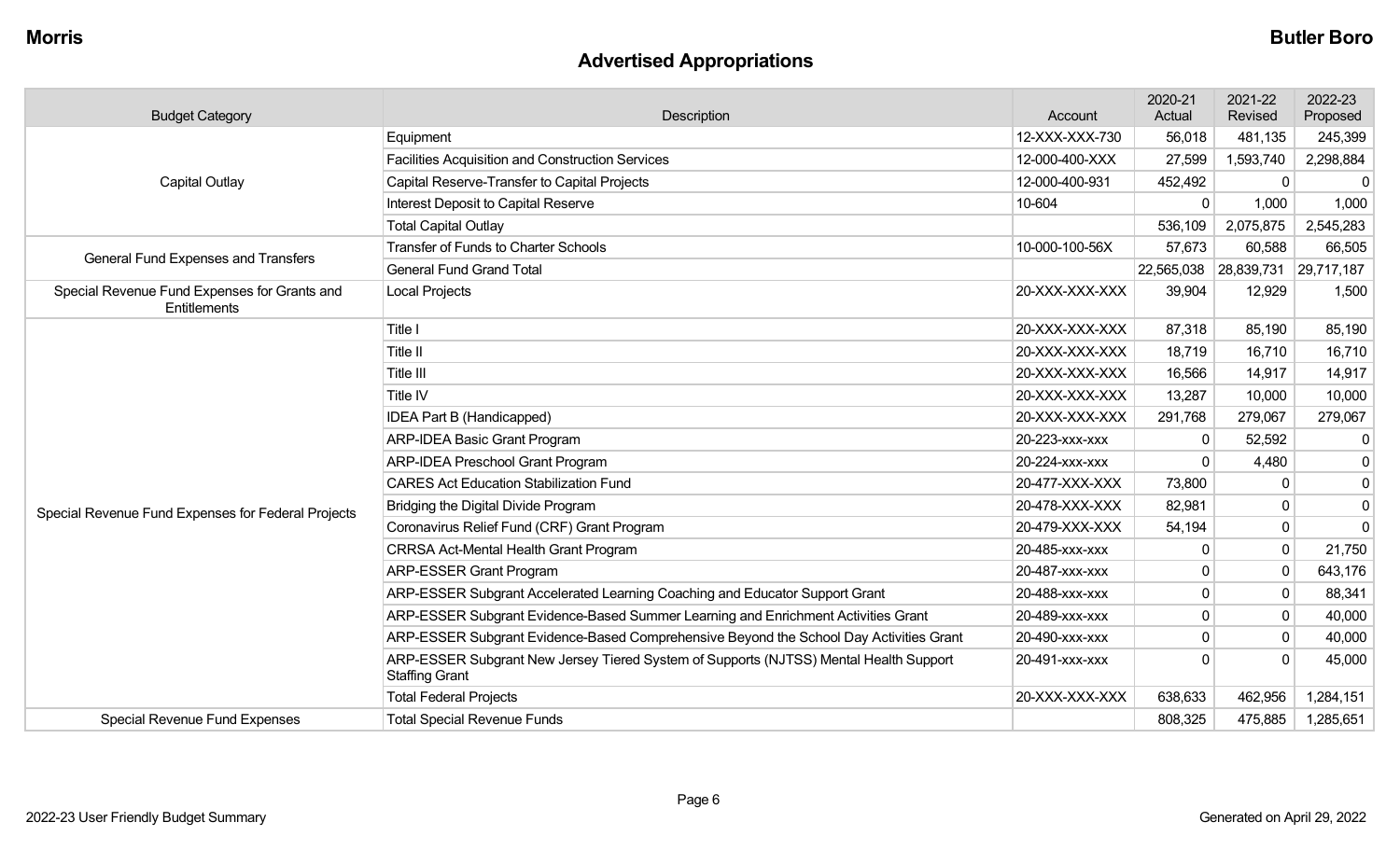# **Advertised Appropriations**

| <b>Budget Category</b>           | Description                                | Account        | 2020-21<br>Actual | 2021-22<br>Revised    | 2022-23<br>Proposed |
|----------------------------------|--------------------------------------------|----------------|-------------------|-----------------------|---------------------|
|                                  | <b>Total Regular Debt Service</b>          | 40-701-510-XXX | 630,544           | 619,144               | 607,075             |
| Debt Service Fund Expenses       | <b>Total Debt Service Funds</b>            |                | 630,544           | 619,144               | 607,075             |
| All Fund Expenses                | <b>Total Expenditures/Appropriations</b>   |                |                   | 24,003,907 29,934,760 | 31,609,913          |
| <b>Expenses Net of Transfers</b> | <b>Total Expenditures Net of Transfers</b> |                | 24,003,907        | 29,934,760            | 31,609,913          |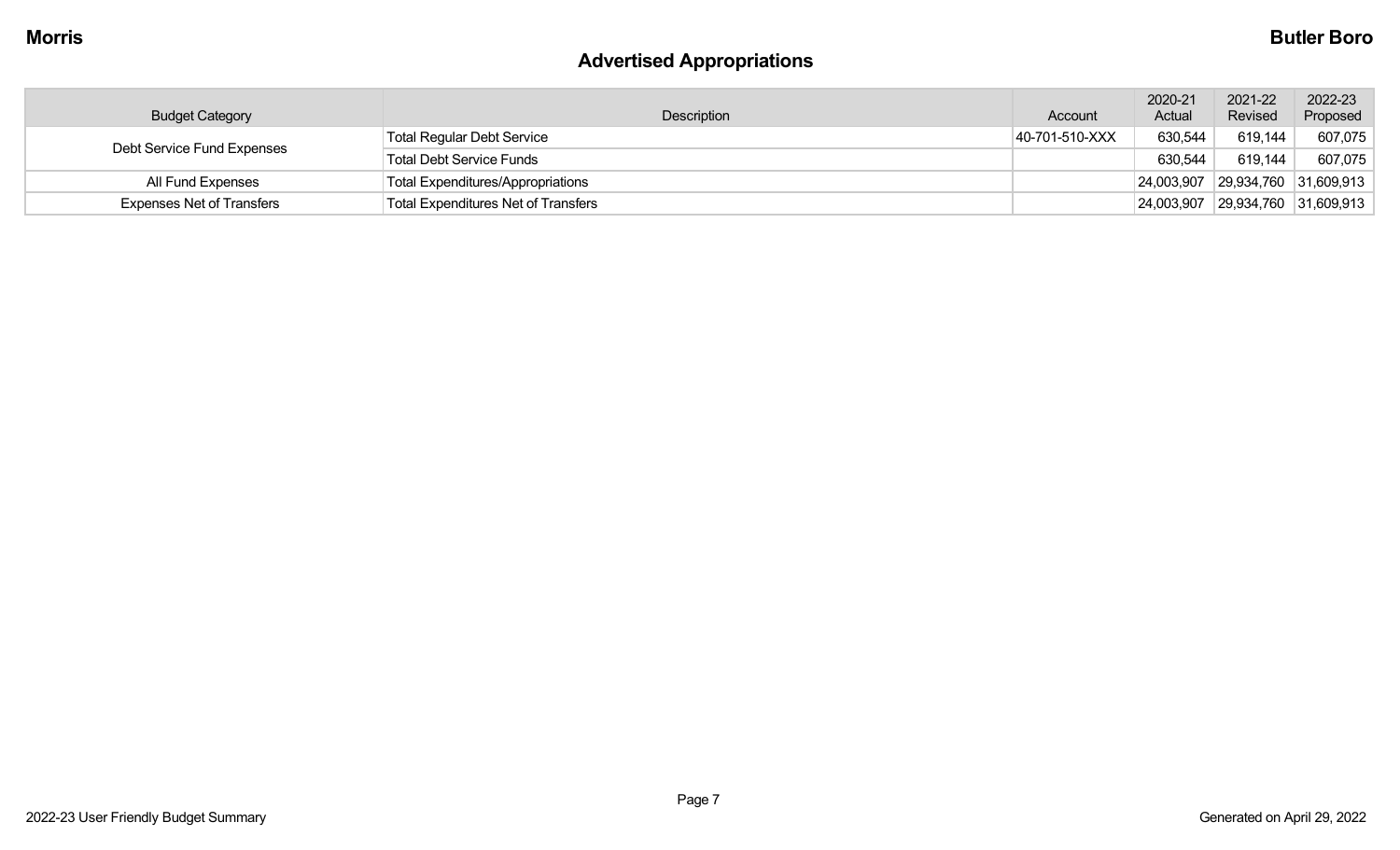# **Advertised Recapitulation of Balances**

| <b>Fund Balance Category</b>                   | <b>Budget Category</b>                                           | Audited<br><b>Balance</b><br>06/30/2020 | Audited<br><b>Balance</b><br>06/30/2021 | Estimated<br><b>Balance</b><br>06/30/2022 | <b>Estimated</b><br><b>Balance</b><br>06/30/2023 |
|------------------------------------------------|------------------------------------------------------------------|-----------------------------------------|-----------------------------------------|-------------------------------------------|--------------------------------------------------|
| Unrestricted                                   | <b>General Operating Budget</b>                                  | 903,420                                 | 1,086,982                               | 1,012,638                                 | 1,012,638                                        |
|                                                | Repayment of Debt                                                | 0                                       | 0                                       | 0                                         |                                                  |
|                                                | Capital Reserve                                                  | 2,204,501                               | 2,767,334                               | 1,203,334                                 | 114,720                                          |
|                                                | <b>Adult Education Programs</b>                                  |                                         |                                         |                                           |                                                  |
|                                                | Maintenance Reserve                                              | 900,000                                 | 900,000                                 | 750,000                                   | 750,000                                          |
|                                                | Legal Reserve                                                    | 2,912,448                               | 4,488,575                               | 2,881,671                                 |                                                  |
| <b>Restricted for General Operating Budget</b> | Unemployment Fund                                                | 140,216                                 | 152,196                                 | 152,196                                   | 152,196                                          |
|                                                | <b>Tuition Reserve</b>                                           | 0                                       | 0                                       | 0                                         |                                                  |
|                                                | <b>Current Expense Emergency Reserve</b>                         | 0                                       | $\mathbf{0}$                            | 0                                         |                                                  |
|                                                | Impact Aid Reserve for General Expenses (Sections 8002 and 8003) | 0                                       | 0                                       | 0                                         | 0                                                |
|                                                | Impact Aid Reserve for Capital Expenses (Sections 8007 and 8008) | 0                                       | 0                                       |                                           |                                                  |
| Restricted for Special Revenue Fund            | <b>Student Activity Fund</b>                                     | 112,814                                 | 111,960                                 | 111,960                                   | 111,960                                          |
|                                                | Scholarship Fund                                                 | 357,214                                 | 352,736                                 | 352,736                                   | 352,736                                          |
| Restricted for Repayment of Debt               | Restricted for Repayment of Debt                                 | 0                                       | 0                                       |                                           | 0                                                |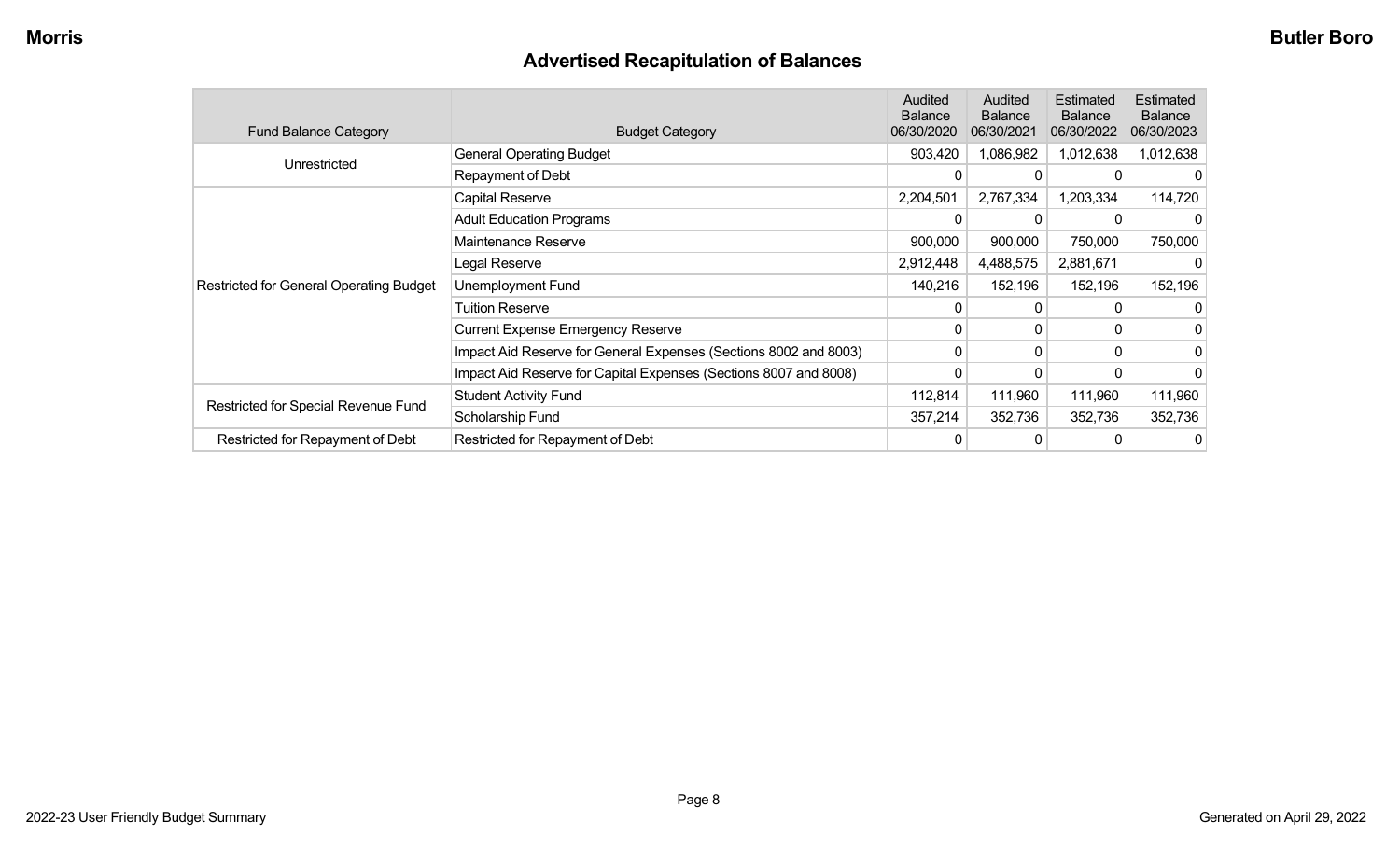#### **Advertised Per Pupil Cost Calculations**

| Per Pupil Cost Calculations                       | 2019-20<br><b>Actual Costs</b> | 2020-21<br><b>Actual Costs</b> | 2021-22<br><b>Original Budget</b> | 2021-22<br><b>Revised Budget</b> | 2022-23<br><b>Proposed Budget</b> |
|---------------------------------------------------|--------------------------------|--------------------------------|-----------------------------------|----------------------------------|-----------------------------------|
| <b>Total Budgetary Comparative Per Pupil Cost</b> | \$17,521                       | \$17,807                       | \$21,281                          | \$20,691                         | \$20,763                          |
| <b>Total Classroom Instruction</b>                | \$9,381                        | \$9,563                        | \$11,400                          | \$11,084                         | \$11,457                          |
| <b>Classroom-Salaries and Benefits</b>            | \$9,025                        | \$9,305                        | \$10,941                          | \$10,617                         | \$11,024                          |
| Classroom-General Supplies and Textbooks          | \$250                          | \$172                          | \$221                             | \$234                            | \$206                             |
| <b>Classroom-Purchased Services</b>               | \$105                          | \$87                           | \$238                             | \$232                            | \$227                             |
| <b>Total Support Services</b>                     | \$3,079                        | \$3,362                        | \$4,140                           | \$3,729                          | \$3,633                           |
| Support Services-Salaries and Benefits            | \$2,640                        | \$2,664                        | \$3,520                           | \$3,054                          | \$3,038                           |
| <b>Total Administrative Costs</b>                 | \$2,164                        | \$2,228                        | \$2,408                           | \$2,418                          | \$2,431                           |
| <b>Administration Salaries and Benefits</b>       | \$1,797                        | \$1,845                        | \$2,024                           | \$1,982                          | \$1,987                           |
| <b>Total Operations and Maintenance of Plant</b>  | \$2,396                        | \$2,160                        | \$2,746                           | \$2,846                          | \$2,664                           |
| Operations and Maintenance-Salaries and Benefits  | \$1,449                        | \$1,386                        | \$1,645                           | \$1,532                          | \$1,631                           |
| <b>Board Contribution to Food Services</b>        | \$0                            | \$0                            | \$0                               | \$0                              | \$0                               |
| <b>Total Extracurricular Costs</b>                | \$498                          | \$493                          | \$582                             | \$572                            | \$576                             |
| <b>Total Equipment Costs</b>                      | \$88                           | \$50                           | \$295                             | \$429                            | \$215                             |
| Legal Costs                                       | \$28                           | \$38                           | \$82                              | \$80                             | \$61                              |
| Employee Benefits as a percentage of salaries*    | 26.90%                         | 26.45%                         | 29.73%                            | 29.22%                           | 29.24%                            |

\*Does not include pension and social security paid by the State on-behalf of the district.

\*\*Federal and State funds in the blended resource school-based budgets.

The information presented in columns 1 through 3 as well as the related descriptions of the per pupil cost calculations are contained in the Taxpayers' Guide to Education Spending and can be found on the Department of Education's Internet website: http://www.state.nj.us/education/guide/. This publication is also available in the board office and public libraries. The same calculations were performed using the 2021-22 revised appropriations and the 2022-23 budgeted appropriations presented in this advertised budget. Total Budgetary Comparative Per Pupil Cost is defined as current expense exclusive of tuition expenditures, transportation, residential costs, and judgments against the school district. For all years it also includes the restricted entitlement aids. With the exception of Total Equipment Cost, each of the other per pupil cost calculations presented is a component of the total comparative per pupil cost, although all components are not shown.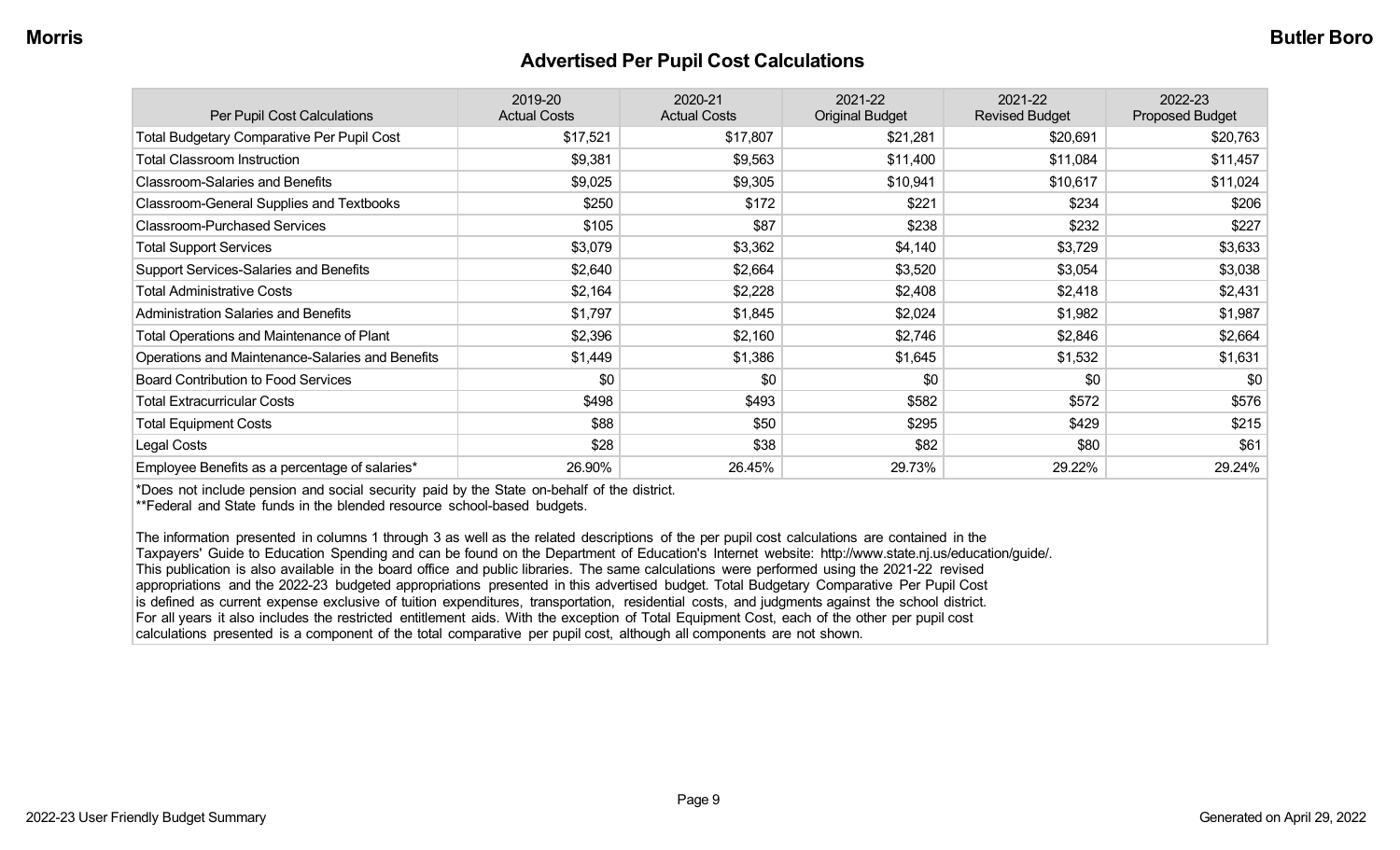#### **Shared Services**

| <b>Shared Service Category Type</b>            | <b>Shared Service Category Description</b>           | Amount<br>Saved<br>(Optional) |
|------------------------------------------------|------------------------------------------------------|-------------------------------|
|                                                | Middlsessex Regional CO-OP                           | 0                             |
| Purchasing                                     | Morris County CO-OP                                  | 0                             |
|                                                | <b>PEPMP</b>                                         | 0                             |
| <b>Technology Services</b>                     | <b>Butler Municipality</b>                           | 0                             |
|                                                | <b>Education Service Commission of Morris County</b> | 0                             |
| <b>Transportation Services, including Fuel</b> | Jordan Transportation                                | 0                             |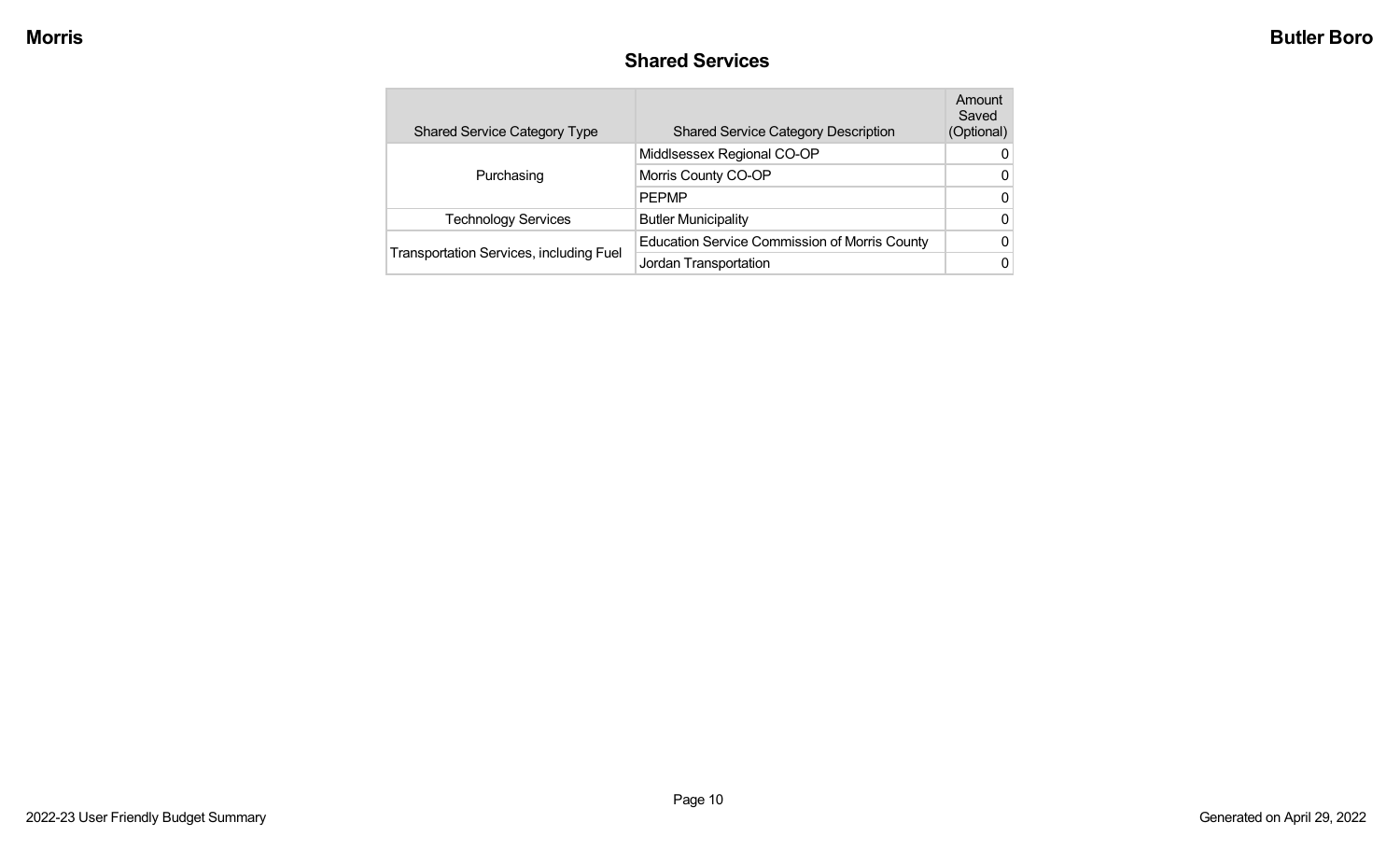#### **Estimated Tax Rates**

| Municipality          | Category                                                                                                           | Amount        |
|-----------------------|--------------------------------------------------------------------------------------------------------------------|---------------|
|                       | (A) General Fund School Levy                                                                                       | 18,467,596    |
|                       | (D) Total School Levy                                                                                              | 19,007,856    |
|                       | (B) Estimated Net Taxable Valuation (as of 10/01/21)                                                               | 765,850,350   |
|                       | (H) Estimated Equalized Valuation (as of 10/01/21)                                                                 | 1,107,195,272 |
| <b>Butler Borough</b> | (C) Estimated 2022-23 General Fund School Tax Rate, Without Repayment of Debt or Adjustments=100x(A)/(B)           | 2.4114        |
|                       | (F) Estimated 2022-23 Total School Tax Rate, With Repayment of Debt and Adjustments=100x(D)/(B)                    | 2.4819        |
|                       | (I) Estimated 2022-23 Equalized General Fund School Tax Rate, Without Repayment of Debt or Adjustments=100x(A)/(H) | 1.6680        |
|                       | (L) Estimated 2022-23 Equalized Total School Tax Rate, With Repayment of Debt and Adjustments=100x(D)/(H)          | 1.7168        |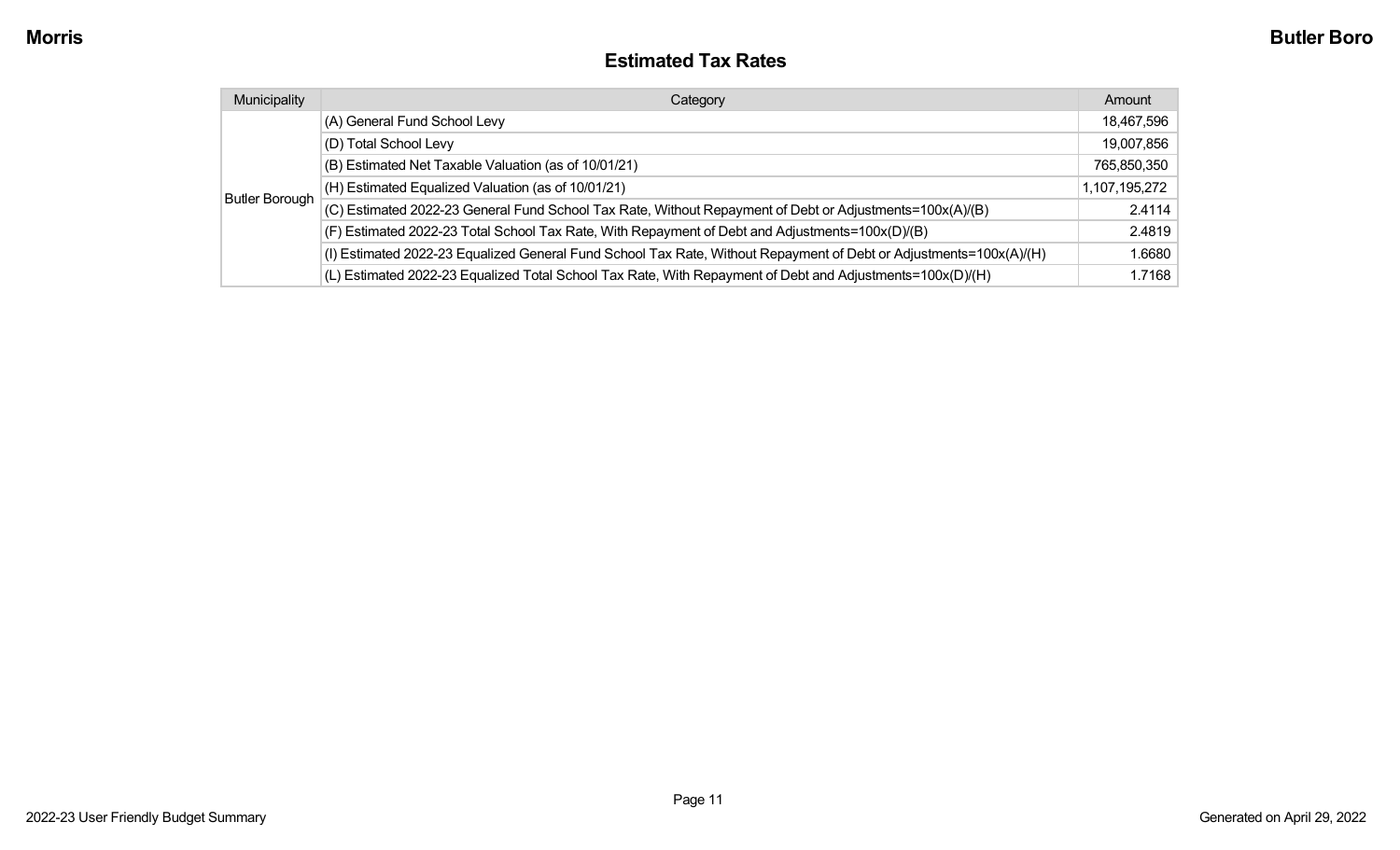| Name             | Category                                                                                  | Measure                                            |
|------------------|-------------------------------------------------------------------------------------------|----------------------------------------------------|
|                  | <b>Job Title</b>                                                                          | Superintendent                                     |
|                  | Job Title II                                                                              | None Reported                                      |
|                  | <b>Base Annual Salary Amount</b>                                                          | \$219,207                                          |
|                  | Full-Time Equivalent (FTE)                                                                | 1.0                                                |
|                  | Shared with Another District?                                                             | N                                                  |
|                  | <b>Shared County</b>                                                                      | None Reported                                      |
|                  | <b>Shared District</b>                                                                    | None Reported                                      |
|                  | <b>Job Title Other District</b>                                                           | None Reported                                      |
|                  | Member of Collective Bargaining Unit (CBU)?                                               | N                                                  |
|                  | <b>Beginning Date of Contract</b>                                                         | 07/01/22                                           |
|                  | <b>End Date of Contract</b>                                                               | 06/30/23                                           |
|                  | Contracted Number of Annual Work Days                                                     | 260                                                |
|                  | Contracted Number of Annual Vacation Days                                                 | 25                                                 |
|                  | <b>Contracted Number of Annual Sick Days</b>                                              | 15                                                 |
| Daniel R Johnson | <b>Contracted Number of Annual Personal Days</b>                                          | 3                                                  |
|                  | <b>Contracted Number of Annual Consulting Days</b>                                        | 0                                                  |
|                  | Number of Other Contracted Non-Working Days                                               | $\Omega$                                           |
|                  | Description of Other Contracted Non-Working Days                                          | None Reported                                      |
|                  | <b>Total Allowances Amount</b>                                                            | \$10,800                                           |
|                  | <b>Total Bonuses Amount</b>                                                               | \$0                                                |
|                  | <b>Total Stipends Amount</b>                                                              | \$0                                                |
|                  | District Contributions Above Teacher Contract for Insurance (Health, Dental, Life, Other) | \$250                                              |
|                  | District Contributions Above Teacher Contract for Retirement Plans                        | \$0                                                |
|                  | <b>Total Contractual Post-Employment Benefit Amount</b>                                   | \$40,795                                           |
|                  | Contractual Post-Employment Benefit Description of Payout of Sick days                    | Maximum compensation upon retirement               |
|                  | Contractual Post-Employment Benefit Description of Payout of Vacation days                | Maximum compensation upon retirement or separation |
|                  | Contractual Post-Employment Benefit Description of Payout of Personal days                | N/A                                                |
|                  | Contractual Post-Employment Benefit Description of Other Benefits 1                       | None Reported                                      |
|                  | Contractual Post-Employment Benefit Description of Other Benefits 2                       | None Reported                                      |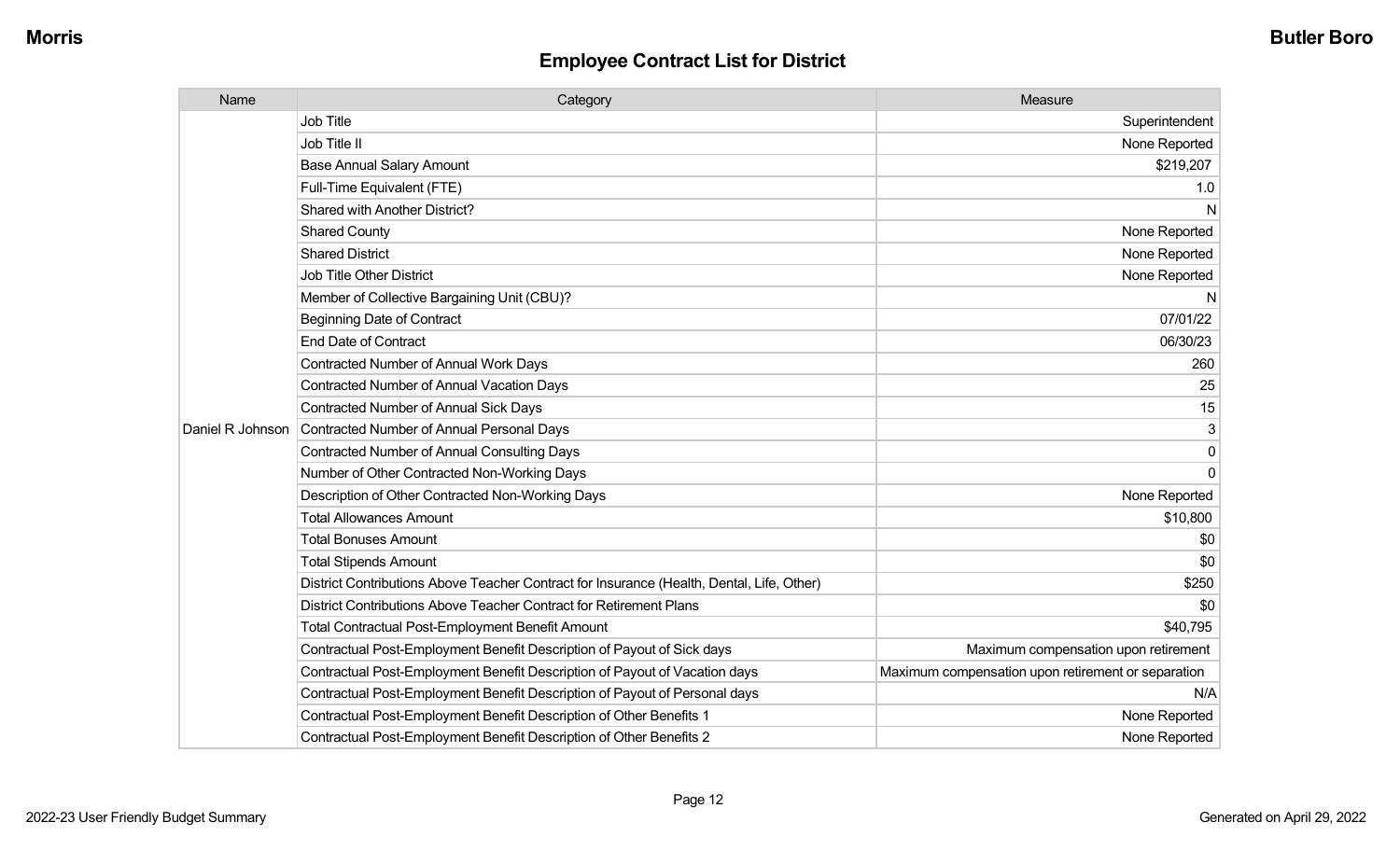| Name               | Category                                                                                 | Measure                |
|--------------------|------------------------------------------------------------------------------------------|------------------------|
|                    | Contractual Post-Employment Benefit Description of Other Benefits 3                      | None Reported          |
|                    | <b>Total Other/In-Kind Remuneration Amount</b>                                           | \$0                    |
|                    | Description of Other/In-Kind Remuneration Annual Option to Buyback Sick Time in Cash     | None Reported          |
|                    | Description of Other/In-Kind Remuneration Annual Option to Buyback Vacation Time in Cash | None Reported          |
|                    | Description of Other/In-Kind Remuneration Annual Option to Buyback Personal Time in Cash | None Reported          |
| Daniel R Johnson   | Description of Other/In-Kind Remuneration Annual Option to Other Remuneration 1          | None Reported          |
|                    | Description of Other/In-Kind Remuneration Annual Option to Other Remuneration 2          | None Reported          |
|                    | Description of Other/In-Kind Remuneration Annual Option to Other Remuneration 3          | None Reported          |
|                    | <b>Additional Comment 1</b>                                                              | None Reported          |
|                    | <b>Additional Comment 2</b>                                                              | None Reported          |
|                    | <b>Additional Comment 3</b>                                                              | None Reported          |
|                    | <b>Job Title</b>                                                                         | Information Technology |
|                    | Job Title II                                                                             | None Reported          |
|                    | <b>Base Annual Salary Amount</b>                                                         | \$75,000               |
|                    | Full-Time Equivalent (FTE)                                                               | 1.0                    |
|                    | <b>Shared with Another District?</b>                                                     | N                      |
|                    | <b>Shared County</b>                                                                     | None Reported          |
|                    | <b>Shared District</b>                                                                   | None Reported          |
|                    | <b>Job Title Other District</b>                                                          | None Reported          |
|                    | Member of Collective Bargaining Unit (CBU)?                                              | N                      |
| <b>Esther Chan</b> | <b>Beginning Date of Contract</b>                                                        | 07/01/22               |
|                    | <b>End Date of Contract</b>                                                              | 06/30/23               |
|                    | Contracted Number of Annual Work Days                                                    | 240                    |
|                    | <b>Contracted Number of Annual Vacation Days</b>                                         | 10 <sup>1</sup>        |
|                    | <b>Contracted Number of Annual Sick Days</b>                                             | 12                     |
|                    | <b>Contracted Number of Annual Personal Days</b>                                         | 3                      |
|                    | <b>Contracted Number of Annual Consulting Days</b>                                       | $\pmb{0}$              |
|                    | Number of Other Contracted Non-Working Days                                              | $\overline{0}$         |
|                    | Description of Other Contracted Non-Working Days                                         | None Reported          |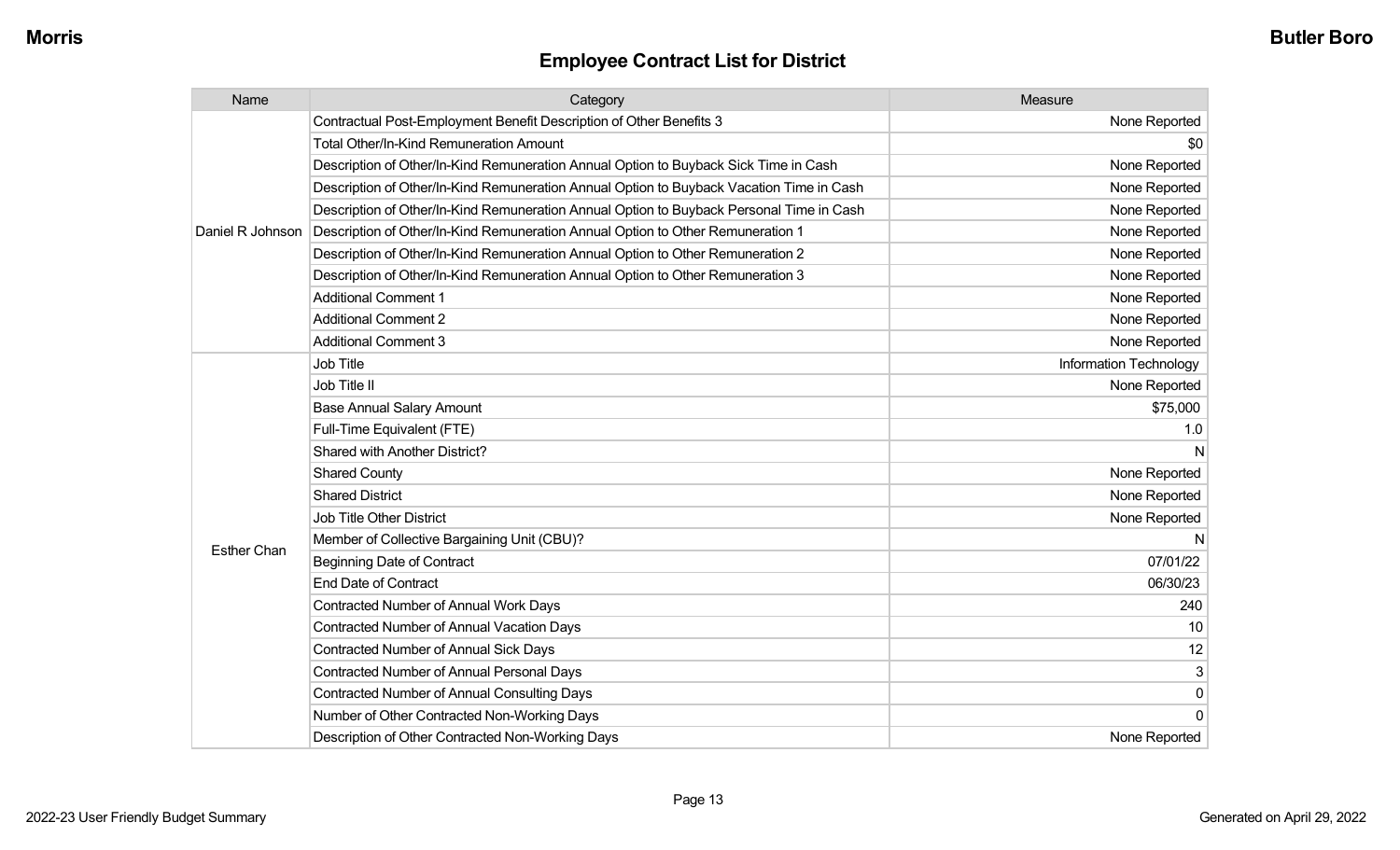| Name               | Category                                                                                  | Measure                                         |
|--------------------|-------------------------------------------------------------------------------------------|-------------------------------------------------|
|                    | <b>Total Allowances Amount</b>                                                            | \$2,500                                         |
|                    | <b>Total Bonuses Amount</b>                                                               | \$0                                             |
|                    | <b>Total Stipends Amount</b>                                                              | \$0                                             |
|                    | District Contributions Above Teacher Contract for Insurance (Health, Dental, Life, Other) | \$0                                             |
|                    | District Contributions Above Teacher Contract for Retirement Plans                        | \$0                                             |
|                    | <b>Total Contractual Post-Employment Benefit Amount</b>                                   | \$14,680                                        |
|                    | Contractual Post-Employment Benefit Description of Payout of Sick days                    | Maximum allowance upon retirement               |
|                    | Contractual Post-Employment Benefit Description of Payout of Vacation days                | Maximum allowance upon retirement or separation |
|                    | Contractual Post-Employment Benefit Description of Payout of Personal days                | N/A                                             |
|                    | Contractual Post-Employment Benefit Description of Other Benefits 1                       | None Reported                                   |
| <b>Esther Chan</b> | Contractual Post-Employment Benefit Description of Other Benefits 2                       | None Reported                                   |
|                    | Contractual Post-Employment Benefit Description of Other Benefits 3                       | None Reported                                   |
|                    | <b>Total Other/In-Kind Remuneration Amount</b>                                            | \$0                                             |
|                    | Description of Other/In-Kind Remuneration Annual Option to Buyback Sick Time in Cash      | None Reported                                   |
|                    | Description of Other/In-Kind Remuneration Annual Option to Buyback Vacation Time in Cash  | None Reported                                   |
|                    | Description of Other/In-Kind Remuneration Annual Option to Buyback Personal Time in Cash  | None Reported                                   |
|                    | Description of Other/In-Kind Remuneration Annual Option to Other Remuneration 1           | None Reported                                   |
|                    | Description of Other/In-Kind Remuneration Annual Option to Other Remuneration 2           | None Reported                                   |
|                    | Description of Other/In-Kind Remuneration Annual Option to Other Remuneration 3           | None Reported                                   |
|                    | <b>Additional Comment 1</b>                                                               | None Reported                                   |
|                    | <b>Additional Comment 2</b>                                                               | None Reported                                   |
|                    | <b>Additional Comment 3</b>                                                               | None Reported                                   |
|                    | Job Title                                                                                 | Coordinator/Director/Manager/Supervisor         |
| <b>Jason Marx</b>  | Job Title II                                                                              | Director                                        |
|                    | <b>Base Annual Salary Amount</b>                                                          | \$154,275                                       |
|                    | Full-Time Equivalent (FTE)                                                                | 1.0                                             |
|                    | Shared with Another District?                                                             | N                                               |
|                    | <b>Shared County</b>                                                                      | None Reported                                   |
|                    | <b>Shared District</b>                                                                    | None Reported                                   |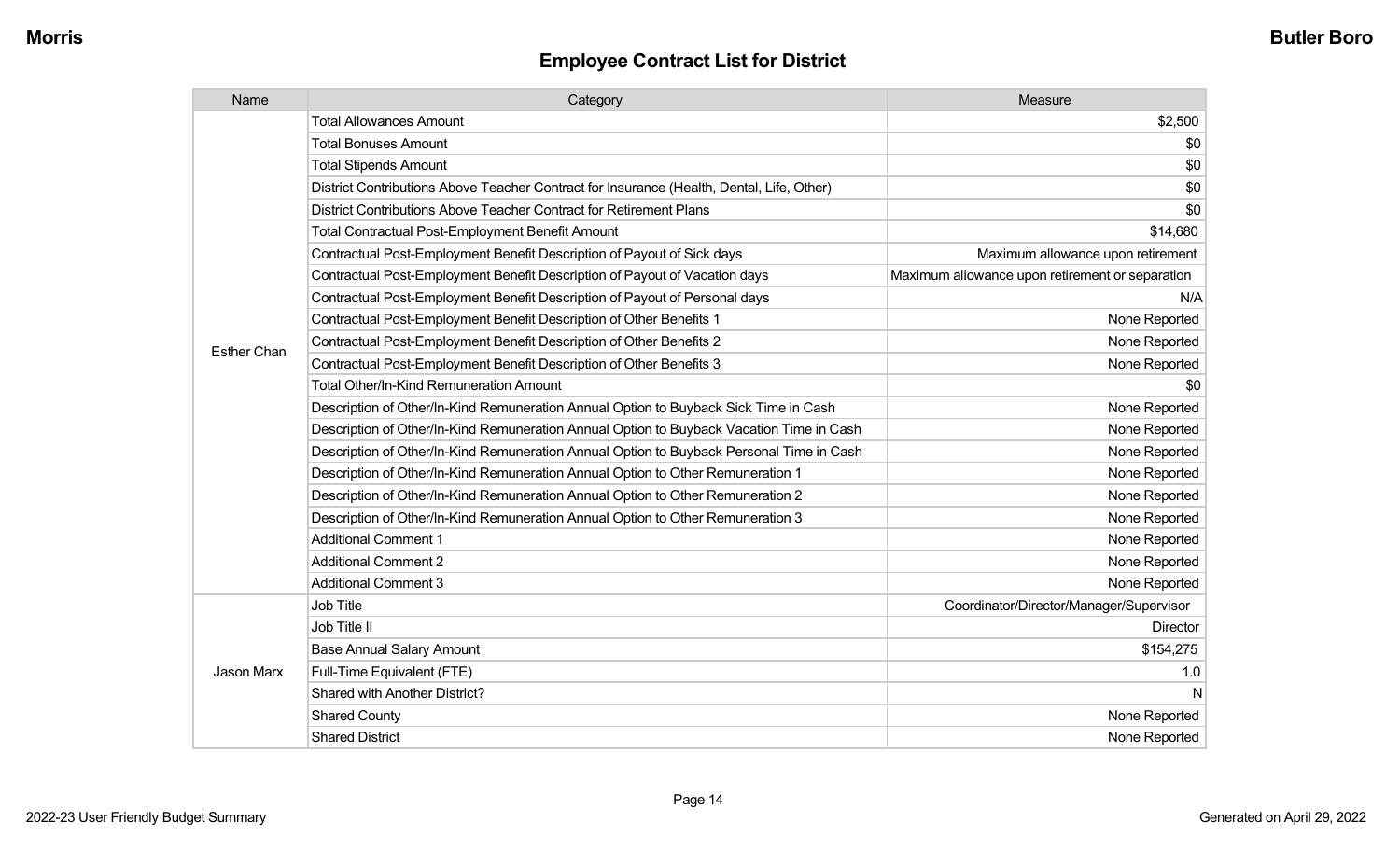| Name       | Category                                                                                  | Measure                                         |
|------------|-------------------------------------------------------------------------------------------|-------------------------------------------------|
|            | <b>Job Title Other District</b>                                                           | None Reported                                   |
|            | Member of Collective Bargaining Unit (CBU)?                                               | N                                               |
|            | <b>Beginning Date of Contract</b>                                                         | 07/01/22                                        |
|            | <b>End Date of Contract</b>                                                               | 06/30/23                                        |
|            | <b>Contracted Number of Annual Work Days</b>                                              | 240                                             |
|            | Contracted Number of Annual Vacation Days                                                 | 20                                              |
|            | Contracted Number of Annual Sick Days                                                     | 15                                              |
|            | Contracted Number of Annual Personal Days                                                 | 3                                               |
|            | <b>Contracted Number of Annual Consulting Days</b>                                        | 0                                               |
|            | Number of Other Contracted Non-Working Days                                               | $\mathbf 0$                                     |
|            | Description of Other Contracted Non-Working Days                                          | None Reported                                   |
|            | <b>Total Allowances Amount</b>                                                            | \$6,800                                         |
|            | <b>Total Bonuses Amount</b>                                                               | \$0                                             |
|            | <b>Total Stipends Amount</b>                                                              | \$0                                             |
| Jason Marx | District Contributions Above Teacher Contract for Insurance (Health, Dental, Life, Other) | \$0                                             |
|            | District Contributions Above Teacher Contract for Retirement Plans                        | \$0                                             |
|            | <b>Total Contractual Post-Employment Benefit Amount</b>                                   | \$31,875                                        |
|            | Contractual Post-Employment Benefit Description of Payout of Sick days                    | Maximum allowance upon retirement               |
|            | Contractual Post-Employment Benefit Description of Payout of Vacation days                | Maximum allowance upon retirement or separation |
|            | Contractual Post-Employment Benefit Description of Payout of Personal days                | N/A                                             |
|            | Contractual Post-Employment Benefit Description of Other Benefits 1                       | None Reported                                   |
|            | Contractual Post-Employment Benefit Description of Other Benefits 2                       | None Reported                                   |
|            | Contractual Post-Employment Benefit Description of Other Benefits 3                       | None Reported                                   |
|            | Total Other/In-Kind Remuneration Amount                                                   | \$0                                             |
|            | Description of Other/In-Kind Remuneration Annual Option to Buyback Sick Time in Cash      | None Reported                                   |
|            | Description of Other/In-Kind Remuneration Annual Option to Buyback Vacation Time in Cash  | None Reported                                   |
|            | Description of Other/In-Kind Remuneration Annual Option to Buyback Personal Time in Cash  | None Reported                                   |
|            | Description of Other/In-Kind Remuneration Annual Option to Other Remuneration 1           | None Reported                                   |
|            | Description of Other/In-Kind Remuneration Annual Option to Other Remuneration 2           | None Reported                                   |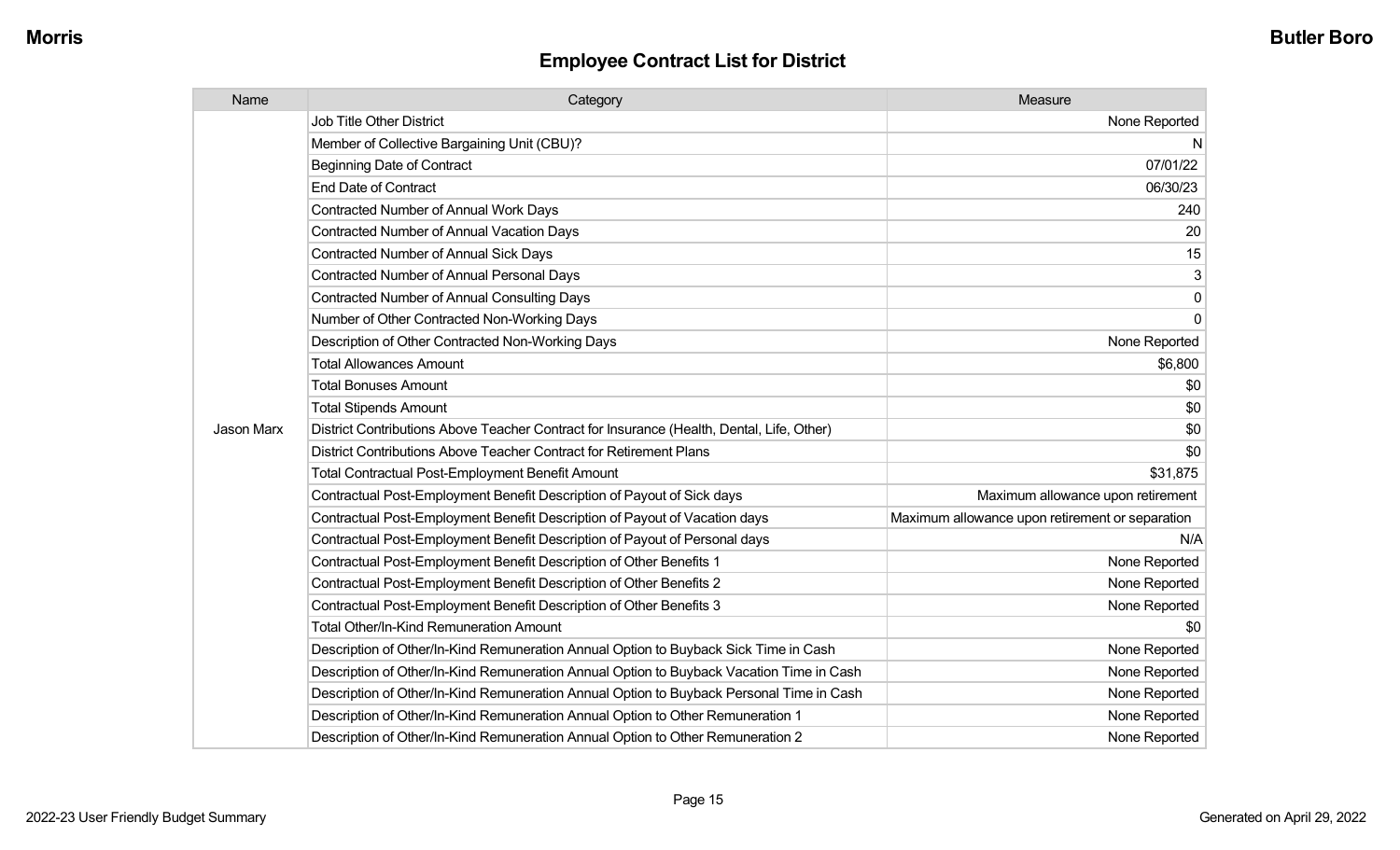| Name            | Category                                                                                  | Measure                                 |
|-----------------|-------------------------------------------------------------------------------------------|-----------------------------------------|
| Jason Marx      | Description of Other/In-Kind Remuneration Annual Option to Other Remuneration 3           | None Reported                           |
|                 | <b>Additional Comment 1</b>                                                               | None Reported                           |
|                 | <b>Additional Comment 2</b>                                                               | None Reported                           |
|                 | <b>Additional Comment 3</b>                                                               | None Reported                           |
|                 | <b>Job Title</b>                                                                          | Coordinator/Director/Manager/Supervisor |
|                 | Job Title II                                                                              | Supervisor                              |
|                 | <b>Base Annual Salary Amount</b>                                                          | \$102,737                               |
|                 | Full-Time Equivalent (FTE)                                                                | 1.0                                     |
|                 | Shared with Another District?                                                             | N                                       |
|                 | <b>Shared County</b>                                                                      | None Reported                           |
|                 | <b>Shared District</b>                                                                    | None Reported                           |
|                 | <b>Job Title Other District</b>                                                           | None Reported                           |
|                 | Member of Collective Bargaining Unit (CBU)?                                               | N                                       |
|                 | <b>Beginning Date of Contract</b>                                                         | 07/01/22                                |
|                 | <b>End Date of Contract</b>                                                               | 06/30/23                                |
|                 | <b>Contracted Number of Annual Work Days</b>                                              | 240                                     |
| Joseph Scaparro | <b>Contracted Number of Annual Vacation Days</b>                                          | 20                                      |
|                 | <b>Contracted Number of Annual Sick Days</b>                                              | 12                                      |
|                 | <b>Contracted Number of Annual Personal Days</b>                                          | 3                                       |
|                 | <b>Contracted Number of Annual Consulting Days</b>                                        | 0                                       |
|                 | Number of Other Contracted Non-Working Days                                               | 0                                       |
|                 | Description of Other Contracted Non-Working Days                                          | None Reported                           |
|                 | <b>Total Allowances Amount</b>                                                            | \$3,750                                 |
|                 | <b>Total Bonuses Amount</b>                                                               | \$0                                     |
|                 | <b>Total Stipends Amount</b>                                                              | \$0                                     |
|                 | District Contributions Above Teacher Contract for Insurance (Health, Dental, Life, Other) | \$2,500                                 |
|                 | District Contributions Above Teacher Contract for Retirement Plans                        | \$0                                     |
|                 | <b>Total Contractual Post-Employment Benefit Amount</b>                                   | \$18,560                                |
|                 | Contractual Post-Employment Benefit Description of Payout of Sick days                    | Maximum allowance upon retirement       |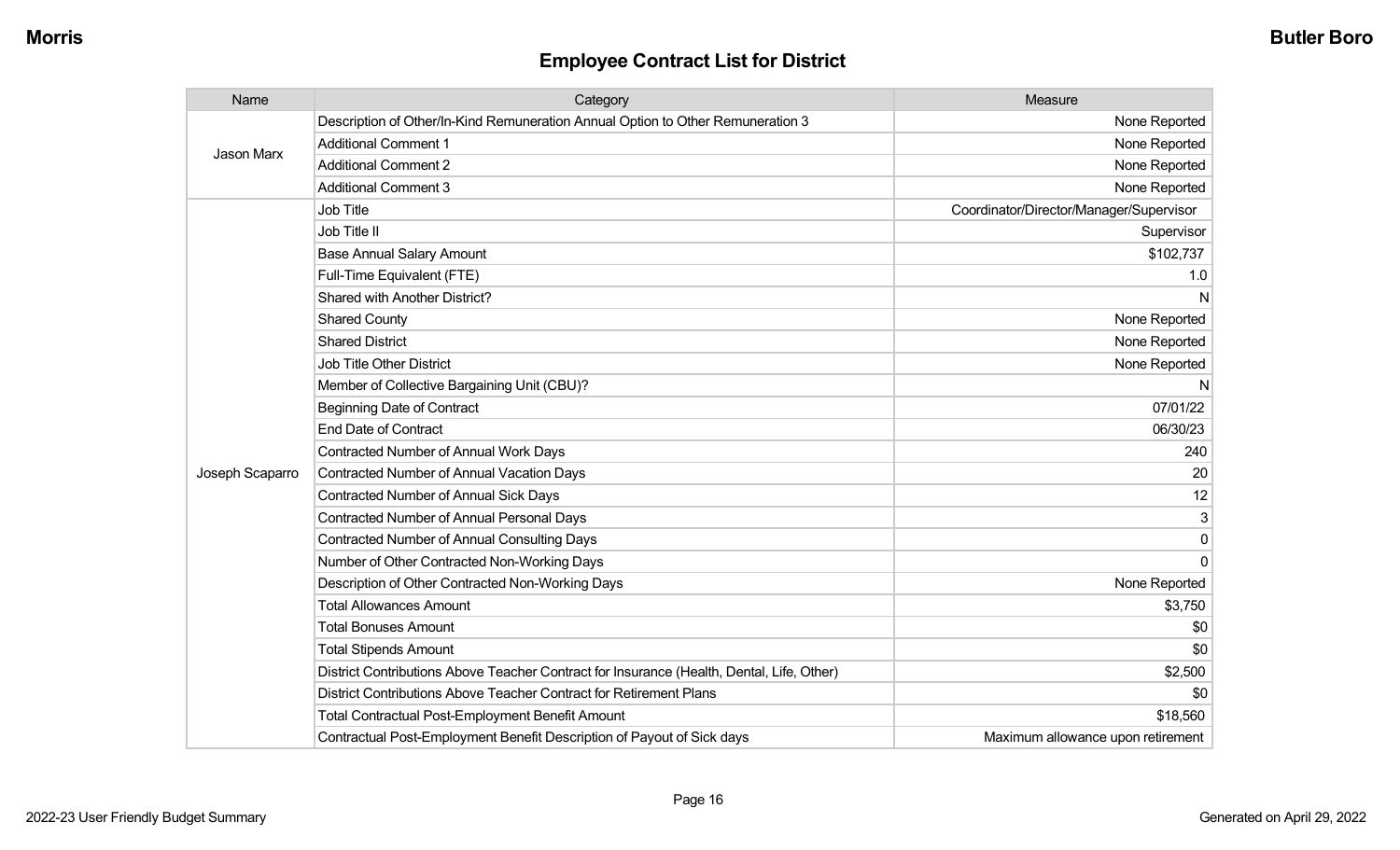| Name               | Category                                                                                 | Measure                                         |
|--------------------|------------------------------------------------------------------------------------------|-------------------------------------------------|
|                    | Contractual Post-Employment Benefit Description of Payout of Vacation days               | Maximum allowance upon retirement or separation |
|                    | Contractual Post-Employment Benefit Description of Payout of Personal days               | N/A                                             |
|                    | Contractual Post-Employment Benefit Description of Other Benefits 1                      | None Reported                                   |
|                    | Contractual Post-Employment Benefit Description of Other Benefits 2                      | None Reported                                   |
|                    | Contractual Post-Employment Benefit Description of Other Benefits 3                      | None Reported                                   |
|                    | Total Other/In-Kind Remuneration Amount                                                  | \$0                                             |
|                    | Description of Other/In-Kind Remuneration Annual Option to Buyback Sick Time in Cash     | None Reported                                   |
| Joseph Scaparro    | Description of Other/In-Kind Remuneration Annual Option to Buyback Vacation Time in Cash | None Reported                                   |
|                    | Description of Other/In-Kind Remuneration Annual Option to Buyback Personal Time in Cash | None Reported                                   |
|                    | Description of Other/In-Kind Remuneration Annual Option to Other Remuneration 1          | None Reported                                   |
|                    | Description of Other/In-Kind Remuneration Annual Option to Other Remuneration 2          | None Reported                                   |
|                    | Description of Other/In-Kind Remuneration Annual Option to Other Remuneration 3          | None Reported                                   |
|                    | <b>Additional Comment 1</b>                                                              | None Reported                                   |
|                    | <b>Additional Comment 2</b>                                                              | None Reported                                   |
|                    | <b>Additional Comment 3</b>                                                              | None Reported                                   |
|                    | Job Title                                                                                | Accountant                                      |
|                    | Job Title II                                                                             | None Reported                                   |
|                    | <b>Base Annual Salary Amount</b>                                                         | \$75,190                                        |
|                    | Full-Time Equivalent (FTE)                                                               | 1.0                                             |
|                    | Shared with Another District?                                                            | N                                               |
|                    | <b>Shared County</b>                                                                     | None Reported                                   |
| Katherine Hiromoto | <b>Shared District</b>                                                                   | None Reported                                   |
|                    | Job Title Other District                                                                 | None Reported                                   |
|                    | Member of Collective Bargaining Unit (CBU)?                                              | N                                               |
|                    | <b>Beginning Date of Contract</b>                                                        | 07/01/22                                        |
|                    | <b>End Date of Contract</b>                                                              | 06/30/23                                        |
|                    | Contracted Number of Annual Work Days                                                    | 240                                             |
|                    | <b>Contracted Number of Annual Vacation Days</b>                                         | 10                                              |
|                    | Contracted Number of Annual Sick Days                                                    | 12                                              |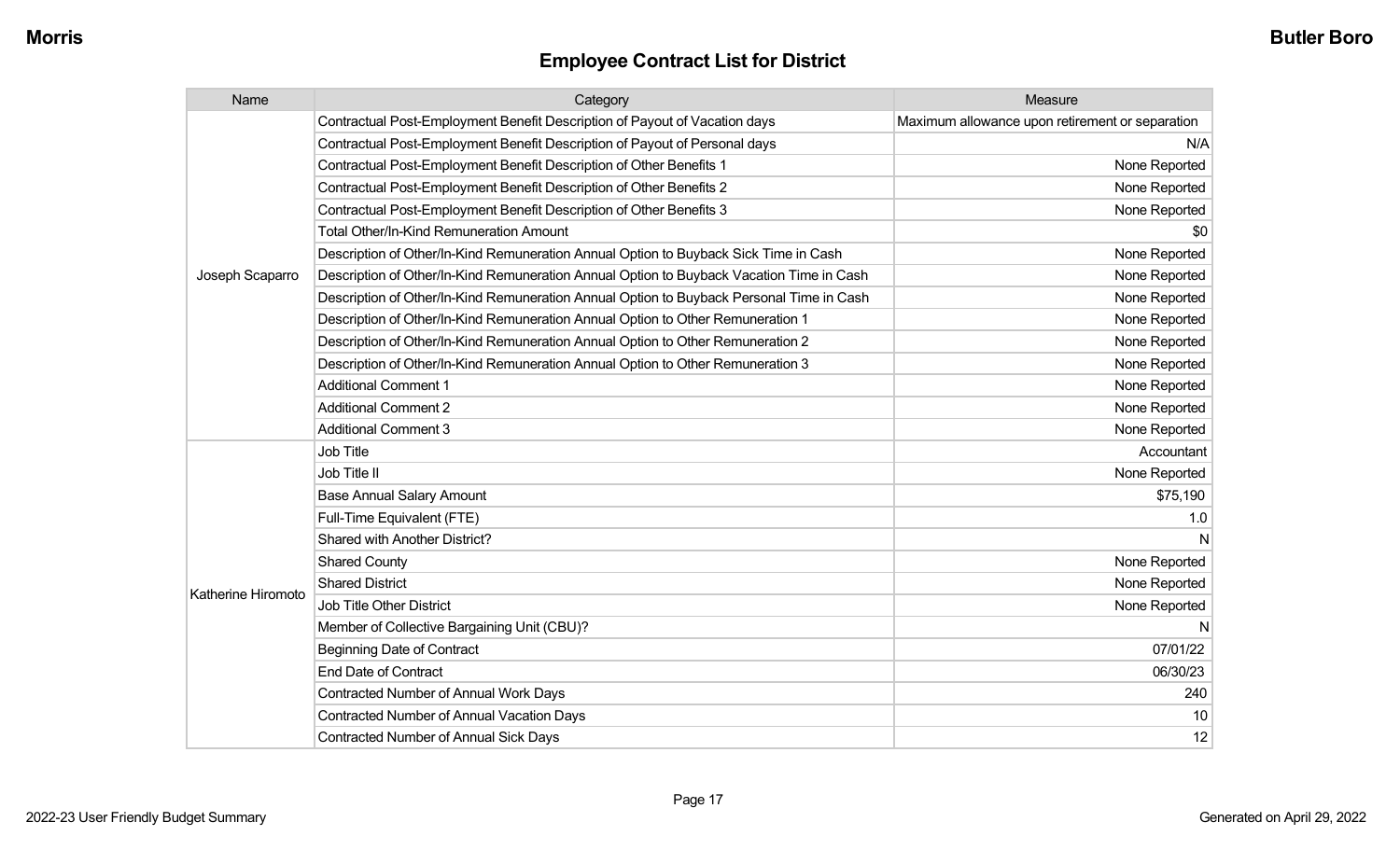| Name               | Category                                                                                  | Measure                                         |
|--------------------|-------------------------------------------------------------------------------------------|-------------------------------------------------|
|                    | <b>Contracted Number of Annual Personal Days</b>                                          | 3                                               |
|                    | <b>Contracted Number of Annual Consulting Days</b>                                        | 0                                               |
|                    | Number of Other Contracted Non-Working Days                                               | $\mathbf 0$                                     |
|                    | Description of Other Contracted Non-Working Days                                          | None Reported                                   |
|                    | <b>Total Allowances Amount</b>                                                            | \$2,500                                         |
|                    | <b>Total Bonuses Amount</b>                                                               | \$0                                             |
|                    | <b>Total Stipends Amount</b>                                                              | \$0                                             |
|                    | District Contributions Above Teacher Contract for Insurance (Health, Dental, Life, Other) | \$1                                             |
|                    | District Contributions Above Teacher Contract for Retirement Plans                        | \$0                                             |
|                    | <b>Total Contractual Post-Employment Benefit Amount</b>                                   | \$13,130                                        |
|                    | Contractual Post-Employment Benefit Description of Payout of Sick days                    | Maximum allowance upon retirement               |
|                    | Contractual Post-Employment Benefit Description of Payout of Vacation days                | Maximum allowance upon retirement or separation |
| Katherine Hiromoto | Contractual Post-Employment Benefit Description of Payout of Personal days                | N/A                                             |
|                    | Contractual Post-Employment Benefit Description of Other Benefits 1                       | None Reported                                   |
|                    | Contractual Post-Employment Benefit Description of Other Benefits 2                       | None Reported                                   |
|                    | Contractual Post-Employment Benefit Description of Other Benefits 3                       | None Reported                                   |
|                    | <b>Total Other/In-Kind Remuneration Amount</b>                                            | \$0                                             |
|                    | Description of Other/In-Kind Remuneration Annual Option to Buyback Sick Time in Cash      | None Reported                                   |
|                    | Description of Other/In-Kind Remuneration Annual Option to Buyback Vacation Time in Cash  | None Reported                                   |
|                    | Description of Other/In-Kind Remuneration Annual Option to Buyback Personal Time in Cash  | None Reported                                   |
|                    | Description of Other/In-Kind Remuneration Annual Option to Other Remuneration 1           | None Reported                                   |
|                    | Description of Other/In-Kind Remuneration Annual Option to Other Remuneration 2           | None Reported                                   |
|                    | Description of Other/In-Kind Remuneration Annual Option to Other Remuneration 3           | None Reported                                   |
|                    | <b>Additional Comment 1</b>                                                               | None Reported                                   |
|                    | <b>Additional Comment 2</b>                                                               | None Reported                                   |
|                    | <b>Additional Comment 3</b>                                                               | None Reported                                   |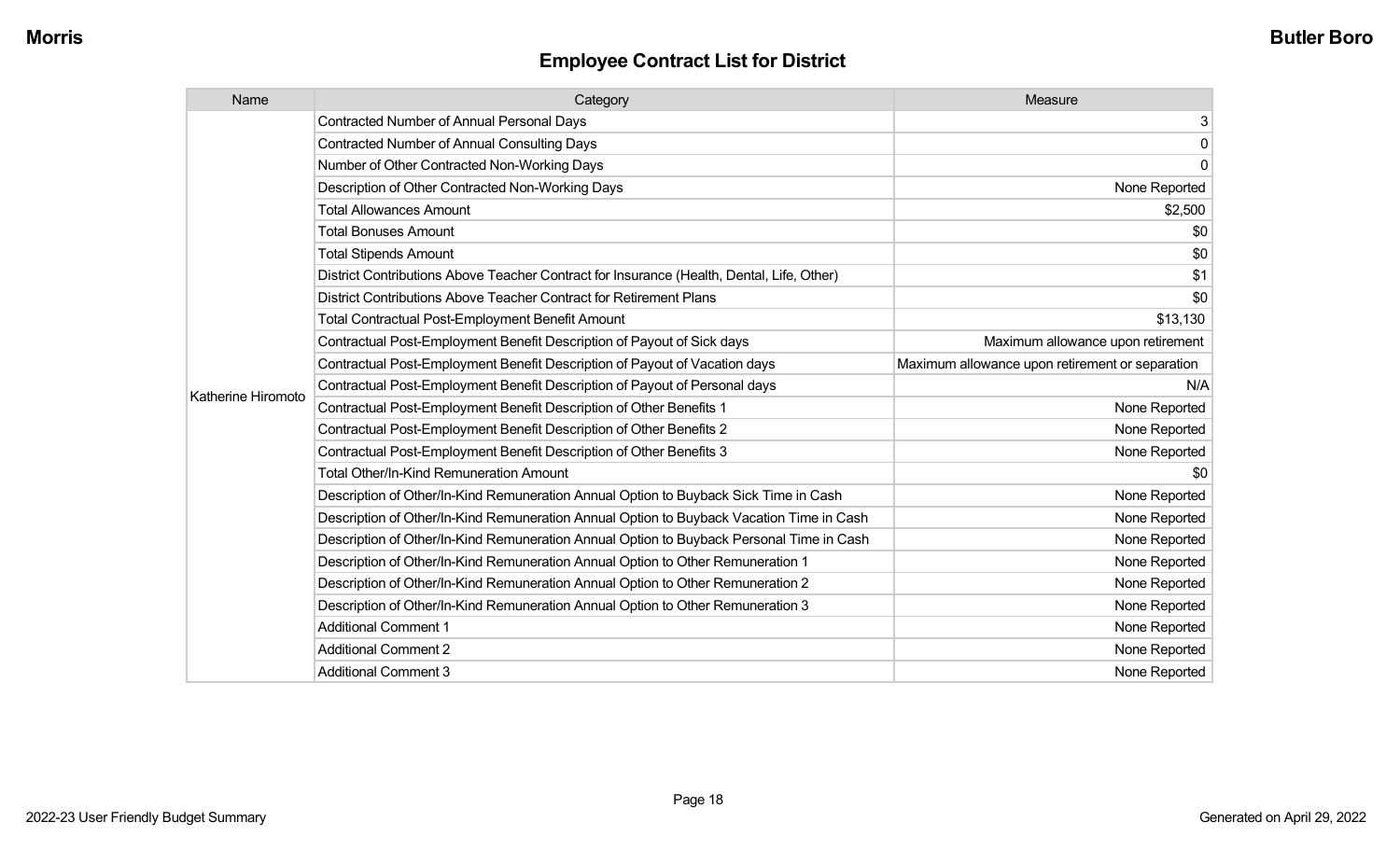| Name          | Category                                                                                  | Measure                                         |
|---------------|-------------------------------------------------------------------------------------------|-------------------------------------------------|
|               | <b>Job Title</b>                                                                          | <b>Business Administrator</b>                   |
|               | Job Title II                                                                              | None Reported                                   |
|               | <b>Base Annual Salary Amount</b>                                                          | \$140,000                                       |
|               | Full-Time Equivalent (FTE)                                                                | 1.0                                             |
|               | Shared with Another District?                                                             | N                                               |
|               | <b>Shared County</b>                                                                      | None Reported                                   |
|               | <b>Shared District</b>                                                                    | None Reported                                   |
|               | <b>Job Title Other District</b>                                                           | None Reported                                   |
|               | Member of Collective Bargaining Unit (CBU)?                                               | N                                               |
|               | <b>Beginning Date of Contract</b>                                                         | 07/01/22                                        |
|               | <b>End Date of Contract</b>                                                               | 06/30/23                                        |
|               | Contracted Number of Annual Work Days                                                     | 260                                             |
|               | Contracted Number of Annual Vacation Days                                                 | 20                                              |
|               | Contracted Number of Annual Sick Days                                                     | 15                                              |
| Pamela Vargas | Contracted Number of Annual Personal Days                                                 | 3                                               |
|               | <b>Contracted Number of Annual Consulting Days</b>                                        | 0                                               |
|               | Number of Other Contracted Non-Working Days                                               | $\mathbf 0$                                     |
|               | Description of Other Contracted Non-Working Days                                          | None Reported                                   |
|               | <b>Total Allowances Amount</b>                                                            | \$16,100                                        |
|               | <b>Total Bonuses Amount</b>                                                               | \$7,800                                         |
|               | <b>Total Stipends Amount</b>                                                              | \$0                                             |
|               | District Contributions Above Teacher Contract for Insurance (Health, Dental, Life, Other) | \$253                                           |
|               | District Contributions Above Teacher Contract for Retirement Plans                        | \$0                                             |
|               | <b>Total Contractual Post-Employment Benefit Amount</b>                                   | \$28,500                                        |
|               | Contractual Post-Employment Benefit Description of Payout of Sick days                    | Maximum allowance upon retirement               |
|               | Contractual Post-Employment Benefit Description of Payout of Vacation days                | Maximum allowance upon retirement or separation |
|               | Contractual Post-Employment Benefit Description of Payout of Personal days                | N/A                                             |
|               | Contractual Post-Employment Benefit Description of Other Benefits 1                       | None Reported                                   |
|               | Contractual Post-Employment Benefit Description of Other Benefits 2                       | None Reported                                   |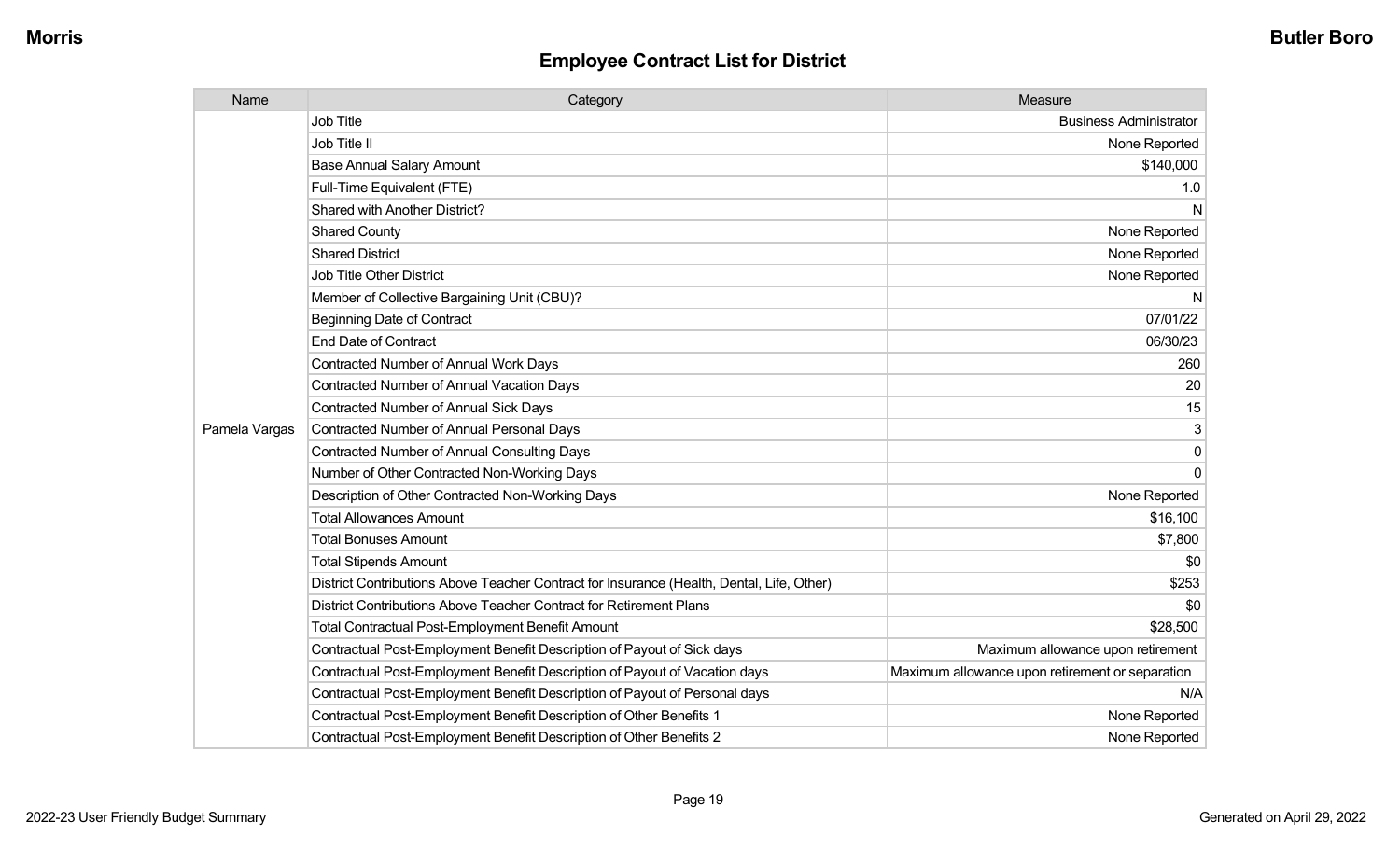| Name           | Category                                                                                 | Measure                       |
|----------------|------------------------------------------------------------------------------------------|-------------------------------|
|                | Contractual Post-Employment Benefit Description of Other Benefits 3                      | None Reported                 |
|                | <b>Total Other/In-Kind Remuneration Amount</b>                                           | \$0                           |
|                | Description of Other/In-Kind Remuneration Annual Option to Buyback Sick Time in Cash     | None Reported                 |
|                | Description of Other/In-Kind Remuneration Annual Option to Buyback Vacation Time in Cash | None Reported                 |
|                | Description of Other/In-Kind Remuneration Annual Option to Buyback Personal Time in Cash | None Reported                 |
| Pamela Vargas  | Description of Other/In-Kind Remuneration Annual Option to Other Remuneration 1          | None Reported                 |
|                | Description of Other/In-Kind Remuneration Annual Option to Other Remuneration 2          | None Reported                 |
|                | Description of Other/In-Kind Remuneration Annual Option to Other Remuneration 3          | None Reported                 |
|                | <b>Additional Comment 1</b>                                                              | None Reported                 |
|                | <b>Additional Comment 2</b>                                                              | None Reported                 |
|                | <b>Additional Comment 3</b>                                                              | None Reported                 |
|                | <b>Job Title</b>                                                                         | <b>Information Technology</b> |
|                | Job Title II                                                                             | None Reported                 |
|                | <b>Base Annual Salary Amount</b>                                                         | \$143,990                     |
|                | Full-Time Equivalent (FTE)                                                               | 1.0                           |
|                | Shared with Another District?                                                            |                               |
|                | <b>Shared County</b>                                                                     | None Reported                 |
|                | <b>Shared District</b>                                                                   | None Reported                 |
|                | <b>Job Title Other District</b>                                                          | None Reported                 |
|                | Member of Collective Bargaining Unit (CBU)?                                              |                               |
| Rachel Bonnema | <b>Beginning Date of Contract</b>                                                        | 07/01/22                      |
|                | <b>End Date of Contract</b>                                                              | 06/30/23                      |
|                | Contracted Number of Annual Work Days                                                    | 240                           |
|                | Contracted Number of Annual Vacation Days                                                | 15                            |
|                | <b>Contracted Number of Annual Sick Days</b>                                             | 12                            |
|                | Contracted Number of Annual Personal Days                                                | 3                             |
|                | <b>Contracted Number of Annual Consulting Days</b>                                       | $\pmb{0}$                     |
|                | Number of Other Contracted Non-Working Days                                              | 0                             |
|                | Description of Other Contracted Non-Working Days                                         | None Reported                 |